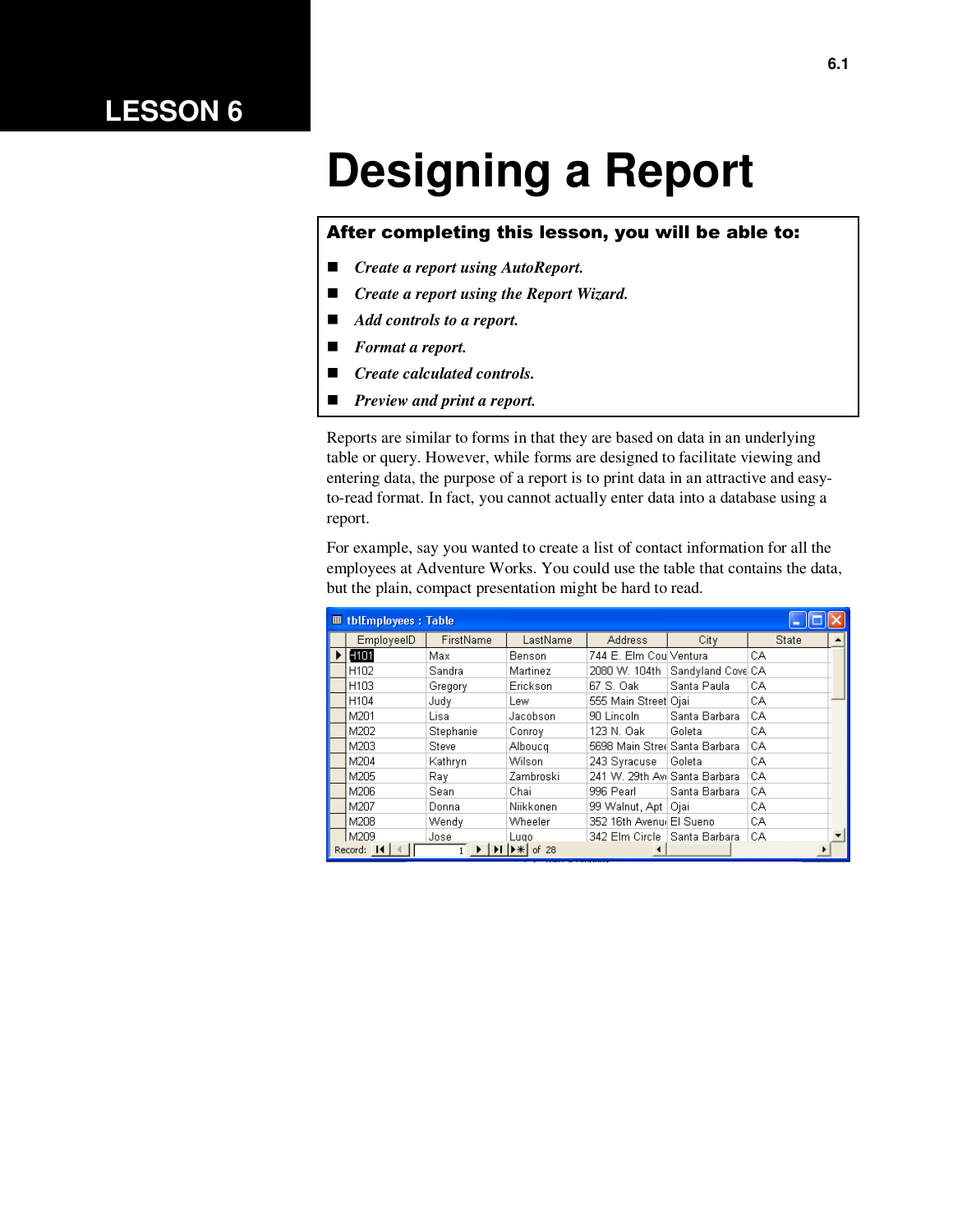You can use reports to present data in a manner that looks professional on the printed page. Compare the format of the table above with the same data arranged in the report below.

| $E$ thlEmployees     |                                                           |                        |                   |               |       |       |                   |
|----------------------|-----------------------------------------------------------|------------------------|-------------------|---------------|-------|-------|-------------------|
|                      | tblEmployees                                              |                        |                   |               |       |       |                   |
|                      |                                                           |                        |                   |               |       |       |                   |
| EmployeeID FirstName |                                                           | LastName               | <b>Address</b>    | City          | State |       | PostalC HomePhone |
| M201                 | Lisa                                                      | Jacobson               | 90 Lincoln        | Santa Barbara | CA    | 80204 | (805) 555-0101    |
| M212                 | Megan                                                     | Sherman                | 88 S. Broadway    | Santa Barbara | CA    | 80202 | (805) 555-0107    |
| R344                 | Suki                                                      | White                  | 1214 Elm Circle   | Santa Barbara | CA    | 80501 | (805) 555-0198    |
| <b>R455</b>          | Sue                                                       | Jackson                | 21 Broadway       | El Suemo      | CA    | 80015 | (805) 555-0138    |
| \$503                | Frank                                                     | Lee                    | 1243 89th Avenue  | Santa Barbara | CA    | 80014 | (805) 555-0118    |
| \$504                | Roger                                                     | Hani                   | 800 W. 2nd Apt. B | Santa Barbara | CA    | 80453 | (805) 555-0172    |
| \$505                | S tephanie                                                | Boume                  | 12100 W. 17th     | Santa Barbara | CA    | 80453 | (805) 555-0129    |
| Page:                | $\blacktriangleright$ $\mid$ $\blacktriangleright$ $\mid$ | $\left  \cdot \right $ |                   |               |       |       |                   |

Creating a report is very similar to creating a form. Both reports and forms use controls to organize and display data. As a result, many of the techniques for producing forms discussed in Lesson 5, "Designing a Form," also apply to reports. Once you create a report, you can add controls to the report, modify the report format, and create calculated controls.

Like other Microsoft Access objects, you can open and modify reports in Design view. But unlike other objects, you can display the report itself in two ways. **Layout view**, which is specific to reports, displays only the first page of a report. In general, you use Layout view to check the appearance of a report. Print Preview displays the entire report exactly as it will be printed, including all of its data and layout.

To complete the procedures in this lesson, you will need to use a file named Database Fundamentals 06 in the Database Fundamentals Practice folder that is located on your hard disk.

### Creating a Report Using AutoReport

In Access, you can create reports in three ways: using AutoReport, the Report Wizard, or Design view. Of these three options, the fastest way to create reports is to use AutoReport. This technique, while quick and simple, does not offer you much opportunity to customize the report. If you use AutoReport, you select only the format for the report and the table or query that the report will be based on; you can't select the fields, the page orientation, or the font that you want to use in the report. If you want to customize the report further, you modify the report in Design view after it is created.

If you use AutoReport, you can select one of two layouts for your report: **columnar layout** or **tabular layout**. Columnar reports present data on a record-by-record basis, similar to a form, with field names displayed for each record. The illustration on the following page is an example of a columnar report based on tblVendors.

You can switch from Design view to either Layout view or Print Preview and back again, but you cannot switch directly from Layout view to Print Preview or from Print Preview to Layout view.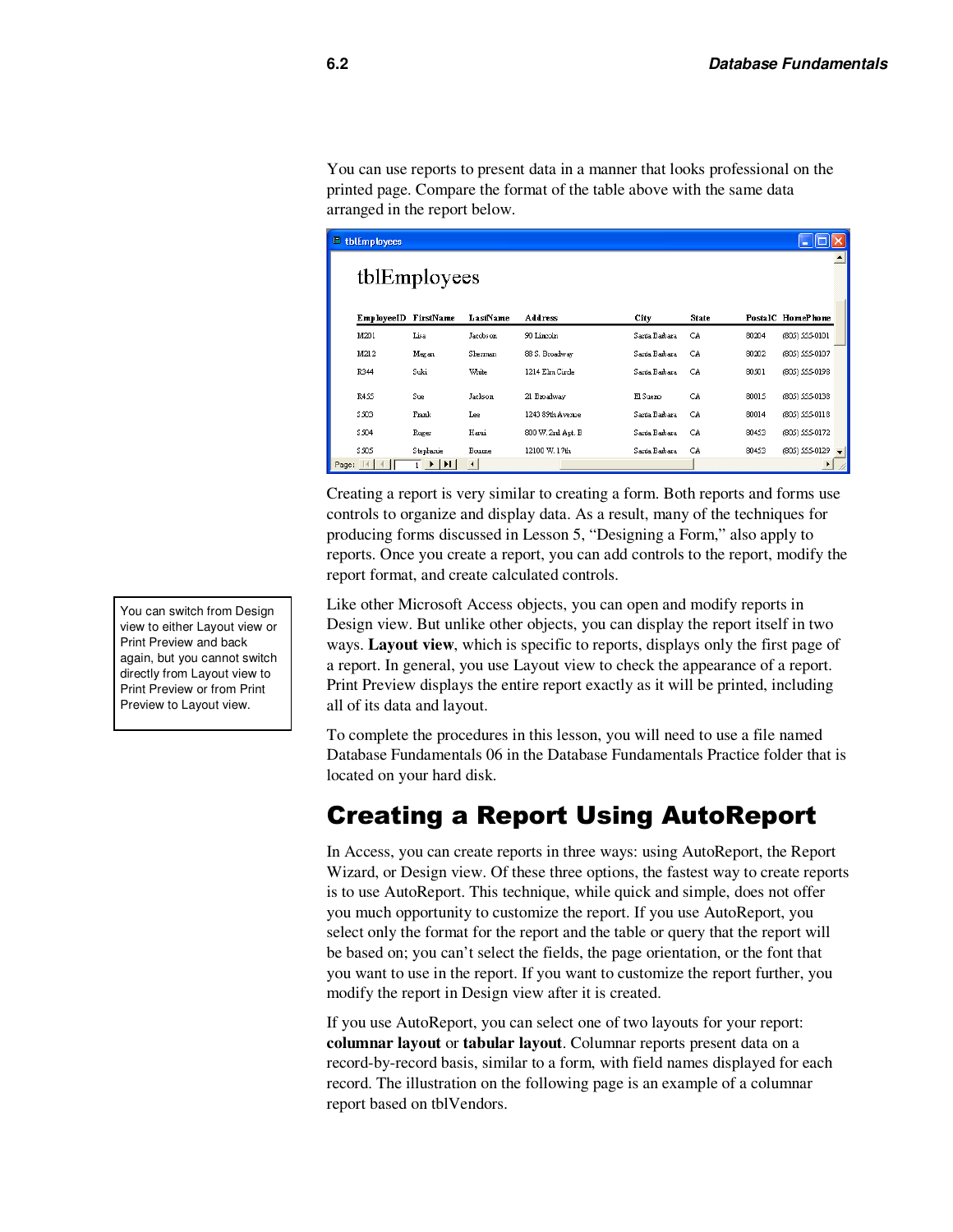Records appear in two columns and are separated by lines in a columnar report.

| <b>tblVendors</b>                                                     |                       |
|-----------------------------------------------------------------------|-----------------------|
| tblVendors                                                            |                       |
| VendorID                                                              | CН                    |
| VendorName                                                            | Erewhon Children's St |
| <b>VendorAddress</b>                                                  | 101 First Avenue      |
| City                                                                  | Erewhon               |
| <b>State</b>                                                          | СA.                   |
| Zņ                                                                    | 85042                 |
| VendorID                                                              | EМ                    |
| VendorName                                                            | Party Etemal          |
| VendorAddress                                                         | 1601 Main Street      |
| City                                                                  | North Hollywood       |
| Page: $\mathbb{N}$ $\leftarrow$<br>$\rightarrow$ [Fi]<br>$\mathbf{1}$ | $\blacktriangleleft$  |

Similar to Datasheet view for tables, tabular reports display field names at the top of each page and the records from the underlying table or query on a lineby-line basis. The following illustration is an example of a tabular report based on tblVendors.

| $E$ tblVendors |                                           |                      |                 |              |       |  |
|----------------|-------------------------------------------|----------------------|-----------------|--------------|-------|--|
|                | tblVendors                                |                      |                 |              |       |  |
| VendorID       | VendorName                                | <b>VendorAddress</b> | City            | <b>State</b> | Zщ    |  |
| CН             | Erewhon Children's St                     | 101 First Avenue     | Erewhon         | CA           | 85042 |  |
| ΕN             | Party Eternal                             | 1601 Main Street     | North Hollywood | CA           | 80003 |  |
| HК             | The Housekeeper Help 14 Elm Street        |                      | Santa Barbara   | CA           | 80008 |  |
| КC             | Cheap Kitchen Gear L 234 Fifteenth Avenue |                      | El Monte        | CA           | 81234 |  |
| KH             | Hotel Details                             | 9834 North Broadway  | Valencia        | CA           | 12233 |  |
| ΚS             | ProCook Supply                            | 245 Oak Boulevard    | Torrance        | CA           | 20003 |  |
| Page:          |                                           |                      |                 |              |       |  |

In this exercise, you open the Database Fundamentals 06 database and use AutoReport to create a tabular report from tblEmployees.

**1** With Access open, click the Open button on the Database toolbar. The Open dialog box appears.

Most reports are designed using a tabular layout.

Each record appears on its own line in a tabular report.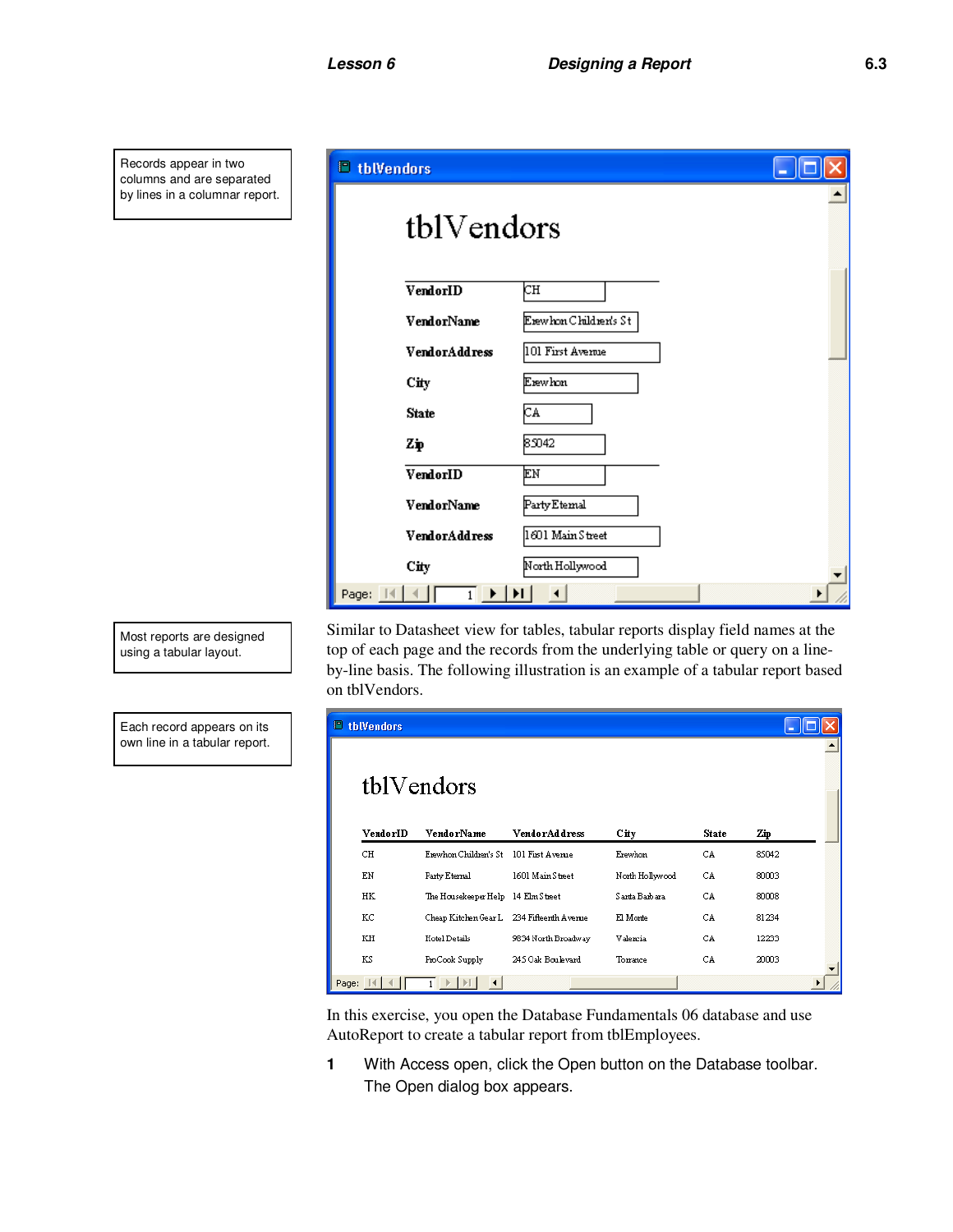- **2** Click the Look in down arrow, click the icon for your hard disk, and then double-click the Unlimited Potential folder.
- 3 Double-click the Database Fundamentals Practice folder. The Open dialog box displays a list of files stored in the Database Fundamentals Practice folder.
- **3** Click the Database Fundamentals 06 database, and click Open. The Database window for Database Fundamentals 06 appears.
- **4** On the Objects bar, click Reports, and click the New button on the Database window toolbar.

| <b>New Report</b>                                                |                                                                                                                    |
|------------------------------------------------------------------|--------------------------------------------------------------------------------------------------------------------|
| Create a new report without<br>using a wizard.                   | <b>Design View</b><br>Report Wizard<br>AutoReport: Columnar<br>AutoReport: Tabular<br>Chart Wizard<br>Label Wizard |
| Choose the table or query where<br>the object's data comes from: | Cancel<br>ОK                                                                                                       |

The New Report dialog box appears.

**5** In the New Report dialog box, click AutoReport: Tabular.

**7** On the Print Preview toolbar, click the View button.

**6** Click the Choose the table or query where the object's data comes from down arrow, click tblEmployees, and then click OK. The report appears in Print Preview, with all the fields from tblEmployees displayed.

|          | $\Box$ thlEmployees<br>н |                                                                     |                      |                  |               |       |       |                   |  |
|----------|--------------------------|---------------------------------------------------------------------|----------------------|------------------|---------------|-------|-------|-------------------|--|
|          |                          |                                                                     |                      |                  |               |       |       |                   |  |
|          |                          |                                                                     |                      |                  |               |       |       |                   |  |
|          |                          |                                                                     |                      |                  |               |       |       |                   |  |
|          |                          | tblEmployees                                                        |                      |                  |               |       |       |                   |  |
|          |                          |                                                                     |                      |                  |               |       |       |                   |  |
|          | EmployeeID FirstName     |                                                                     | LastName             | Address          | City          | State |       | PostalC HomePhone |  |
|          | M201                     | Lisa                                                                | Jacobson             | 90 Lincoln       | Santa Barbara | CA    | 80204 | (805) 555-0101    |  |
|          | M212                     | Megan                                                               | Sherman              | 88 S. Broadway   | Santa Barbara | CA    | 80202 | (805) 555-0107    |  |
|          | R344                     | Suki                                                                | White                | 1214 Elm Circle  | Santa Basbara | CA    | 80501 | (805) 555-0198    |  |
|          | <b>R455</b>              | Sue                                                                 | Jackson              | 21 Broadway      | El Suero      | CA    | 80015 | (805) 555-0138    |  |
|          | \$503                    | Frank                                                               | Lee                  | 1243 89th Avenue | Santa Barbara | CA    | 80014 | (805) 555-0118    |  |
| Page: 14 |                          | $\triangleright$ $\triangleright$ $\triangleright$ $\triangleright$ | $\blacktriangleleft$ |                  |               |       |       |                   |  |
|          |                          |                                                                     |                      |                  |               |       |       |                   |  |

Note that there is no Save button on the Print Preview toolbar.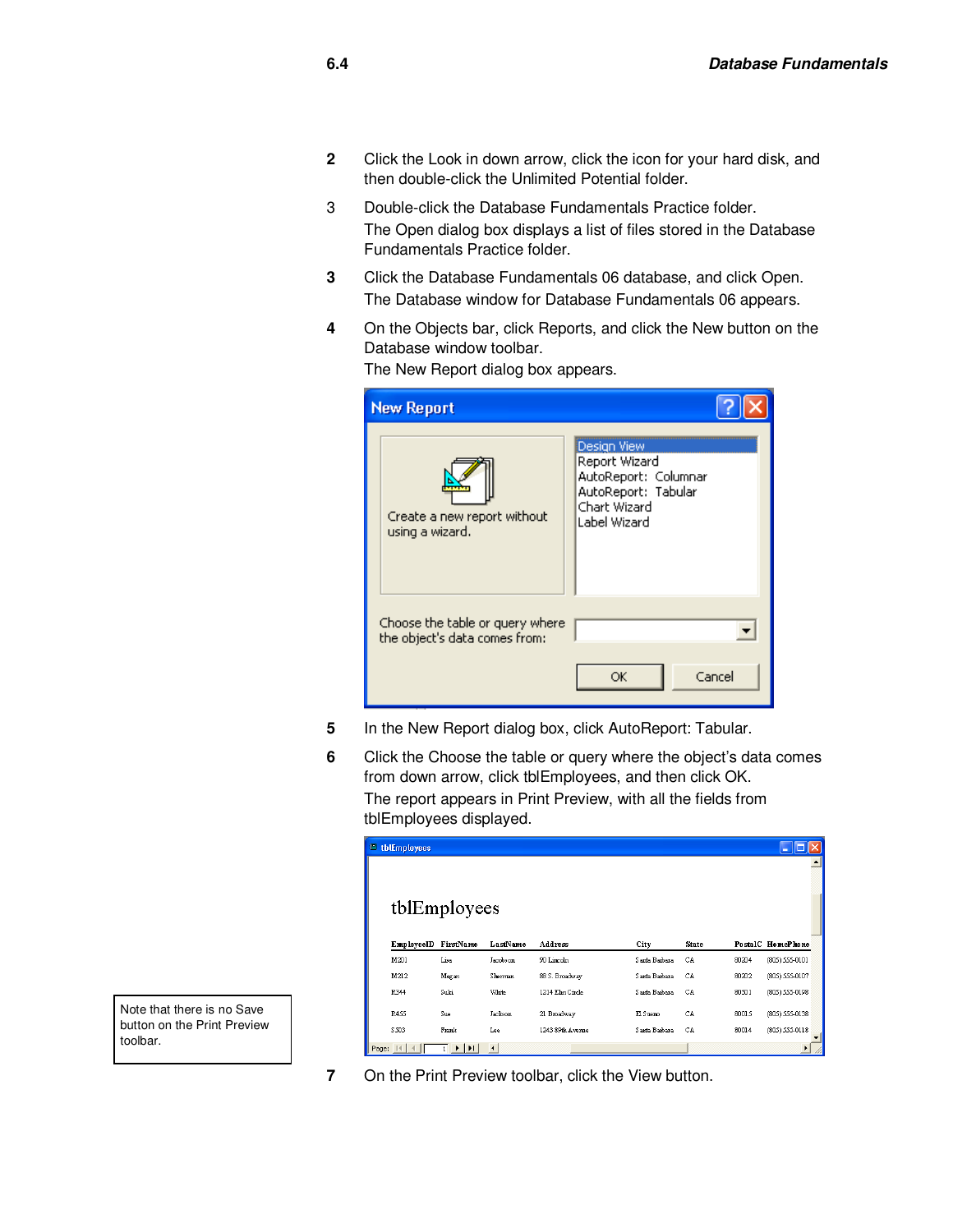Unless you make changes, AutoReport and the Report Wizard (which you learn about in the next section) will give a report the same name as the table on which the report is based. To follow the Leszynski naming convention discussed in Lesson 1, "Understanding Databases," you need to delete tbl and type rpt before saving the report.

The report appears in Design view with the toolbox open, as shown in the following illustration.

| <b>E</b> Report1 : Report                                                                        |                                |  |  |  |  |  |  |
|--------------------------------------------------------------------------------------------------|--------------------------------|--|--|--|--|--|--|
| ٠                                                                                                |                                |  |  |  |  |  |  |
| ← Report Header                                                                                  | $\bullet$ $\times$<br>To       |  |  |  |  |  |  |
| tblEmployees                                                                                     | ド                              |  |  |  |  |  |  |
|                                                                                                  | $A\alpha$ ab                   |  |  |  |  |  |  |
| ← Page Header                                                                                    | $=$                            |  |  |  |  |  |  |
| PostalC HomePhone<br>LastName<br><b>EmployeeID</b><br>FirstName<br>Address<br>State<br>City      | $\overline{\vee}$<br>$\bullet$ |  |  |  |  |  |  |
| <b>€</b> Detail                                                                                  | 国国                             |  |  |  |  |  |  |
| ame :::<br><b>HomePhone</b><br>EmployeeID.<br>FirstName<br>Address<br>LastN<br>City<br>PostalCod | <b>A</b><br>⊐                  |  |  |  |  |  |  |
| ← Page Footer                                                                                    | 船踏                             |  |  |  |  |  |  |
|                                                                                                  | 信 門                            |  |  |  |  |  |  |
| =NowO                                                                                            | E                              |  |  |  |  |  |  |
| € Report Footer                                                                                  | 癸<br>$\Box$                    |  |  |  |  |  |  |
|                                                                                                  |                                |  |  |  |  |  |  |
|                                                                                                  |                                |  |  |  |  |  |  |
|                                                                                                  |                                |  |  |  |  |  |  |

- **8** On the Report Design toolbar, click the Save button. The Save As dialog box appears with tblEmployees in the Report Name box.
- **9** Type **rptEmployees**, and click OK. Access saves the report as rptEmployees.
- **10** Click the Close button in the top-right corner of rptEmployees. The report closes.

#### Creating a Report Using the Report Wizard

Compared to AutoReport, the Report Wizard provides more flexibility for creating and customizing a report. The Report Wizard asks questions about the report that you want to create and designs the report based on your answers. Using the Report Wizard, you can select the fields that you want in the report, the layout that best meets your needs, and the style that you want for the report. Even if you plan to modify the report after it is created, the Report Wizard is a good way to create a report because it automates many processes—such as positioning controls—that take time when you create a report in Design view.

To keep related records together and make the report easier to read, you can use the Report Wizard to sort and group the data in the report. You can designate **grouping levels** to organize data according to the field that you select. For example, if you designate VendorName as a grouping level for a report based on tblVendors, the report places all the records for one vendor name in the first part in the report, the records for the next vendor name in the next part of the report, and so on. The Report Wizard has a number of layout options that you can use to emphasize grouping levels.

Specifying a sort order in addition to grouping levels organizes the report data even more by changing the order of the records within a group. For example, if you create a report of orders from every Adventure Works vendor, you can group the report data by vendor name and sort the orders for each vendor by date in either ascending or descending order. By default, Access sorts the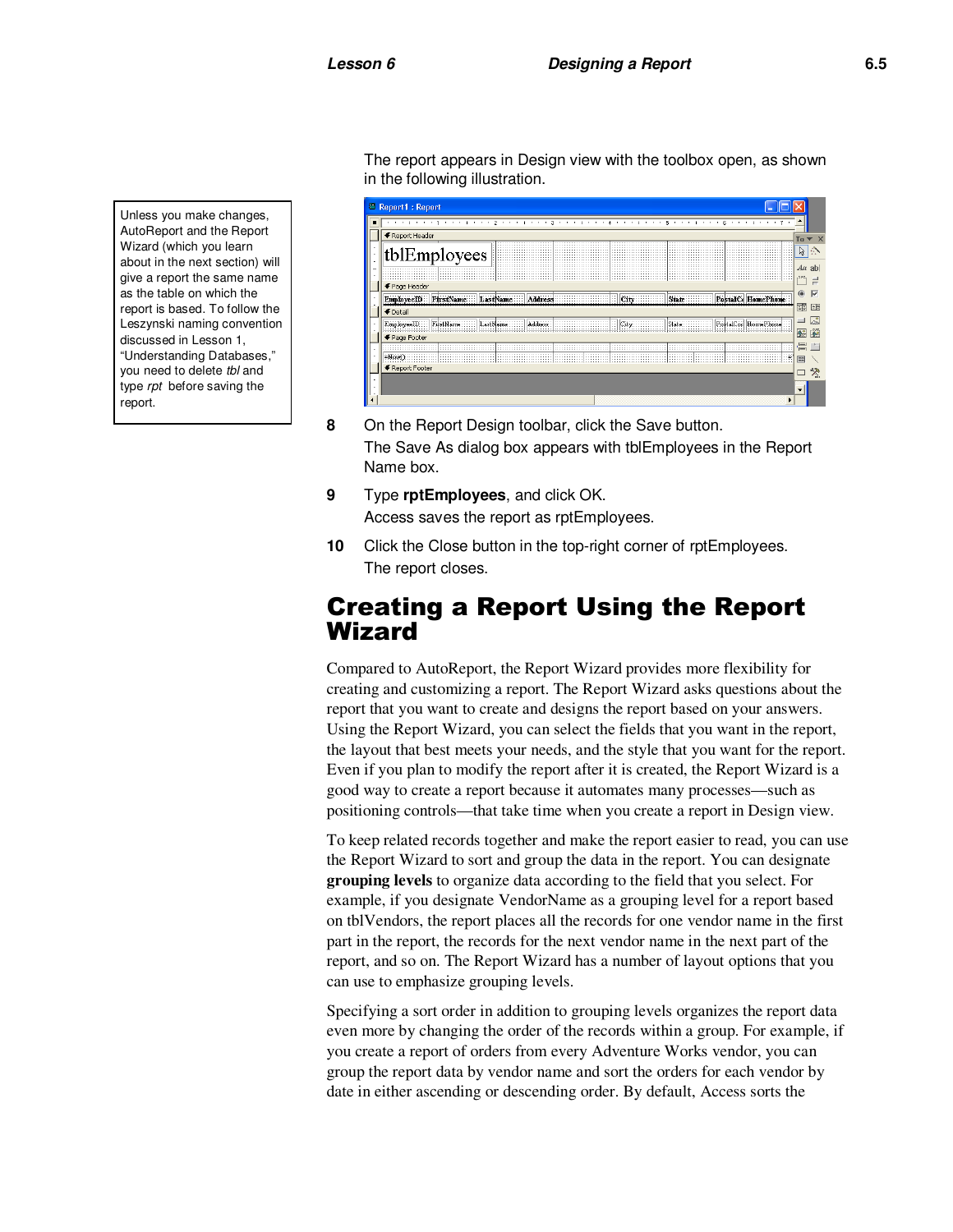records in ascending order unless you click the Sort button next to the box where you specify the field by which to sort. You can change the sort order back to ascending by clicking the button again. The caption on the button changes to indicate how the records will be sorted.

The Report Wizard also prompts you to choose whether the pages of the report will be in portrait or landscape orientation. In portrait orientation, the short side of the paper is at the top of the page, so more records fit on the page vertically.

|                   |                 | Ropkywill Hochage Lachage | Address                              | City                                 | Stata          | Posteic: In      |                         | new Power News                                                              |
|-------------------|-----------------|---------------------------|--------------------------------------|--------------------------------------|----------------|------------------|-------------------------|-----------------------------------------------------------------------------|
| <b>Note</b>       | $V_{\text{NN}}$ | <b>Beauty</b>             | <b>Jot K.Day Coast</b>               | Verban.                              | $\mathbb{Z} A$ | <b>NO IN</b>     | $\mathbb{R}^n$          | <b>DOMESTIC</b>                                                             |
| PRIG              | <b>Service</b>  | Wakate                    | 2011/07/08 06:                       | <b>Band pland Corp. CA.</b>          |                | 902.28           | $\mathbb{R}^n$          | 1050 HALTITE A. mar long a relate Manden, slegs on                          |
| <b>PRIGHT</b>     | Despite         | Endnum                    | <b>121.04</b>                        | <b>Senior Product</b>                | DA.            | 92.92            | $\mathbf{B}$            | 120-910-310-01                                                              |
| <b>PRINT</b>      | <b>Tele</b>     | Let.                      | <b>SIX March Breed</b>               | $D_{\text{eff}}$                     | DA:            | <b>KOLUS</b>     | $\mathbf{B}$            | <b><i>DEAM RAIL</i></b>                                                     |
| MONT              | Low.            | <b>Bandor &amp;</b>       | <b>Millengel at</b>                  | <b>Sand a Highway</b>                | DA:            | WO Ist           | $^{18}$                 | <b>SHARALTEN</b>                                                            |
| Maria             | If y have       | Daniel Ave.               | 128 N.D.A.                           | Dalebi                               | DA.            | <b>NEL IO</b>    | $\mathbf{H}$            | 100410-0102                                                                 |
| Mass.             | <b>Here</b>     | 63mm ex                   | 1978 E.Wayn 12 and                   | Indulted and IA                      |                | <b>WAT ICO</b>   | 181                     | USEILESS Top salespace and Vansion planet on<br>$X \in \mathcal{R}$ and $X$ |
| Milled            | Eale pr         | When                      | 249 System M                         | Delete                               | DA.            | $821$ III        | 341                     | 105410-2109                                                                 |
| M'200             | has.            | <b>Zantardo</b>           | 245 W.205 Arrest                     | <b>Bank a Husbann E.A.</b>           |                | 854.82           | 181                     | <b>USA MAILAN</b>                                                           |
| M200              | <b>Seve</b>     | <b>Char</b>               | <b>THE PAGE</b>                      | Soul a Horborn CA                    |                | <b>WOR SIX</b>   | $\mathbb{R}^n$          | USA HALLINE Victorial for 7 and 7 perchant                                  |
| March 1           | Down a          | No Museum                 | $W$ Well and, $\delta \phi$ ( 20)    | Due                                  | DA.            | 925.02           | $\mathbf{B}$            | 100410-0103                                                                 |
| M'208             | <b>Vest</b>     | <b>Wheeler</b>            | <b>BO BM Area</b>                    | 37 linews                            | EA             | 932.25           | $^{18}$                 | <b>USA MAINE</b>                                                            |
| MON               | box.            | Law                       | <b>BO Re Cade</b>                    | <b>Bank &amp; Highway</b> (24)       |                | Mid-Hill         | $\mathbb{R}^n$          | <b>DISPUTATION</b>                                                          |
| Mark              | <b>Plannel</b>  | Sept.                     | <b>CREAT</b>                         | 31 large                             | DA.            | <b>NEW CIT</b>   | $\mathbf{B}$            | 120-510-5100                                                                |
| M <sub>2</sub>    | $^{14}$         | Eatley                    | III Vol ed                           | Indu Holms DA                        |                | NO III           | <b>BI</b>               | 994 853 902                                                                 |
| M202              | <b>M'rona</b>   | <b>The most</b>           | <b>MIL. Read may</b>                 | <b>Bank a Husbann 17-5</b>           |                | NO <sub>10</sub> | $\mathbb{R}^n$          | <b>USA HALLING</b>                                                          |
| $M = 1$<br>Milled | Pelos           | For museum                | <b>WHI SC Dub</b><br><b>DESPERAL</b> | Sand a Husbane D.A.                  | DA.            | 928 04           | 81<br>$\sim$            | 105410-2140<br><b>DARALDON</b>                                              |
|                   | <b>Summer</b>   | <b>Negativ</b>            |                                      | Dateday.                             |                | 80M              |                         |                                                                             |
| 9,220<br>5,300    | No m<br>David a | Valent av<br>Pel and      | 141. Food our<br>20 Forder CA        | <b>Bank a Husbann</b> E.A.<br>Delete | DA.            | 49.24<br>928.29  | $^{18}$<br>$\mathbf{B}$ | <b>USA ISLETO</b><br>0549331022                                             |
| 3,250             | Day             | Value &                   | all the la-                          | India Holton DA                      |                | 932 132          | 381                     | DISTURBANCE                                                                 |
| 3,844             | <b>Ball</b>     | White                     | <b>STATE AND ARR</b>                 | <b>Bank a Husbann</b> E.M.           |                | was on           | $\mathbb{R}^n$          | USAWATH Databled with homes how Data as-                                    |
|                   |                 |                           |                                      |                                      |                |                  |                         | Ad to Thing Massey                                                          |
| 3.410             | <b>Sec.</b>     | <b>Subset</b>             | 20 November 1                        | 37 linews                            | DA:            | <b>NVL III</b>   | $\mathbb{R}^n$          | DOMESTIC                                                                    |
| <b>SHIP</b>       | Proofs          | <b>Lat</b>                | <b>EN ERRA Annual</b>                | <b>Bank a Husbann 17-5</b>           |                | was no           | $^{18}$                 | <b>SIGN BLA SIG</b>                                                         |
| \$9.04            | Samm.           | <b>Plum</b>               | 802 W. 2nd Ap L St                   | Seria Return 1994                    |                | <b>MACHE</b>     | $\mathbf{B}$            | DANIMALS INC.                                                               |

In landscape orientation, the long side of the paper is at the top of the page, so more fields fit on the page horizontally. If the report contains a lot of fields and it's important to fit all of them on a single page, consider using landscape orientation.

| rptEmployees<br><b>MILIN DA</b><br><b>Sale Salem 176</b><br>NOSA NOVANA SNA<br>No<br><b>Fourmant</b><br><b>COL VICEN</b><br>Delay<br><b>DA</b><br><b>ROAD ROADS, DIRE</b><br><b>MAG</b><br><b>Security</b><br>Negle<br>Rophyrilli FirstNess Lethere<br>Africans<br>Gm<br><b>State</b><br>Peral C Hera/Power Perzy<br><b>NUMBER</b><br>\$28<br>Store<br>14 L. Faradouy<br>Sale Sales 174<br><b>SOLU</b><br>Volunteer<br><b>PRIME</b><br>Min<br><b>Steven</b><br>201 K Kim Gred<br>Value 1<br><b>DATE</b><br><b>NOTE: NOVAN COST</b><br>28 Proplan E.S.<br>peany-term, group<br>8.332<br>Deale<br>Poland<br>Delay<br>C6<br><b>SECTION</b><br>2003/01/04<br><b>Septimal Corp. CA:</b><br>2012<br><b>Souths</b><br>Ma lose<br>\$520 [60500,000 S. we loop a law Market, days of<br>AT DATE<br>Sonic Holton DA<br><b>NUMBER</b> , STREET<br>3,284<br>Day<br><b>Yakob</b><br><b>MARKET</b><br>120,044<br><b>NOTE: NOTIFIES STAT</b><br>20123<br>Nahan<br>South Powder<br><b>DA</b><br>Desarro<br><b>BAH</b><br><b>Sale</b><br><b>White</b><br>Kills Re Carlo<br>Sada National City<br><b>Market</b><br>reno<br>bit.<br>ten.<br>100 May 18 ad<br>$D_{\text{corr}}$<br>EA<br>KING NOUNS STA<br>21 Blandmap<br>31 E ment<br>$-124$<br><b>Second</b><br>peoplem, grass<br>3,09<br>$\sim$<br><b>Subset</b><br><b>Hilanois</b><br><b>Sandy Highway</b><br>$-64$<br><b>MOTOR</b><br><b>BUILDING STAT</b><br>MAIL.<br>Louis<br><b>Instead</b><br><b>Dill White Avenue</b><br>Sale Nations 174<br>peoples, pres.<br><b>UNIT</b><br>Passed<br>ter.<br><b>Waller</b><br>WIND - DEVENIS, COM<br>M262<br><b>KINN DA</b><br>Delay<br><b>EA</b><br>Sigham<br>Green<br><b>PERMIT STO</b><br><b>Bags</b><br>Now.<br>WIS W.2nd April 31<br>Sank Nations 174<br>stern.<br><b>SHA</b><br><b>M203</b><br><b>Security</b><br>Ahome<br><b>Birth Mark Street</b><br><b>Santa National</b><br>$-0.4$<br><b>Northern</b><br>[000](000), 12142  They railed gra was all Vietnices Land on<br>KIND WITH<br><b>NUMBER</b> , SILM<br><b>SHO</b><br>Deplaces<br>Sada National City<br><b>MAGIN</b><br><b>Nowan</b><br><b>REAL PROPERTY AND</b><br>MOL0<br>Edbox<br><b>Shipped</b><br>249 Symmetry<br>Delay<br>E6<br>FIRE IS, Chab<br><b>SER</b><br><b>Hallman</b><br><b>School</b><br>DA.<br>ways.<br><b>Subuke</b><br>part to<br><b>MOWN</b><br><b>Junior</b> .h.<br>245 W.200 lo demand<br><b>Santa Holtons C.A.</b><br>\$500 Million Stat<br>No.<br>Sale Nations 174<br><b>NOW NOUNKLICK</b><br><b>Class</b><br><b>Hill Street</b><br><b>SEC</b><br><b>May</b><br>Hillston, USB Verbal of the Forest Parc, Laurel<br><b>Cha</b><br><b>Bill Pearl</b><br><b>NUMBER</b><br><b>M200</b><br><b>Banks Mathews</b><br><b>COL</b><br><b>Seus</b><br>MAN2<br>Middlewerk<br>RFWdeed, Apr 202<br>DA:<br><b>NORTH</b><br><b>NUMBER OF</b><br><b>Floored</b><br>$D\mu\mu$<br><b>SIG Stills Account</b><br>Si E sea<br>peoples, stud<br>SOM<br><b>Shedy</b><br><b>Wheeler</b><br>DA.<br><b>NGCHE</b><br><b>BO Re Carlo</b><br>som<br>Santa Nations (7.6)<br>85.019<br>peopless, grand<br><b>Doug</b><br><b>Lage</b><br>425.04<br>Si Lawer<br>tores.<br><b>STATE</b><br>peopless, press<br>Donald<br>Now.<br>DA.<br>M200<br>14<br>Ed at<br><b>STV-ind</b><br><b>Sank Robert CA</b><br><b>BUILT</b><br><b>NUMBER</b> STRO<br>MHZ<br>Sonic Holton (16)<br><b>BUILD - DEPLATE, STAT</b><br>Mone<br><b>Bank</b><br><b>BEL Faculture</b><br>the Greek C. I<br>he shot Domin U. III | $[0110,0101,11001]$ . Unadapt at such homos, how Universy.<br>$\label{eq:11} \text{rank } \mathcal{A} \text{ for } \text{Id} \text{ from } \text{Id} \text{ from } \mathcal{A}$<br>NUMBER CORP. The deal of Class Medite serve at |
|-------------------------------------------------------------------------------------------------------------------------------------------------------------------------------------------------------------------------------------------------------------------------------------------------------------------------------------------------------------------------------------------------------------------------------------------------------------------------------------------------------------------------------------------------------------------------------------------------------------------------------------------------------------------------------------------------------------------------------------------------------------------------------------------------------------------------------------------------------------------------------------------------------------------------------------------------------------------------------------------------------------------------------------------------------------------------------------------------------------------------------------------------------------------------------------------------------------------------------------------------------------------------------------------------------------------------------------------------------------------------------------------------------------------------------------------------------------------------------------------------------------------------------------------------------------------------------------------------------------------------------------------------------------------------------------------------------------------------------------------------------------------------------------------------------------------------------------------------------------------------------------------------------------------------------------------------------------------------------------------------------------------------------------------------------------------------------------------------------------------------------------------------------------------------------------------------------------------------------------------------------------------------------------------------------------------------------------------------------------------------------------------------------------------------------------------------------------------------------------------------------------------------------------------------------------------------------------------------------------------------------------------------------------------------------------------------------------------------------------------------------------------------------------------------------------------------------------------------------------------------------------------------------------------------------------------------------------------------------------------------------------------------------------------------------------------------------------------------------------------------------------------------------------------------------------------------------------------------------------------------------------------------------------------------------------------------------------------------------------------------------------------------------------------------------|-----------------------------------------------------------------------------------------------------------------------------------------------------------------------------------------------------------------------------------|
|                                                                                                                                                                                                                                                                                                                                                                                                                                                                                                                                                                                                                                                                                                                                                                                                                                                                                                                                                                                                                                                                                                                                                                                                                                                                                                                                                                                                                                                                                                                                                                                                                                                                                                                                                                                                                                                                                                                                                                                                                                                                                                                                                                                                                                                                                                                                                                                                                                                                                                                                                                                                                                                                                                                                                                                                                                                                                                                                                                                                                                                                                                                                                                                                                                                                                                                                                                                                                               |                                                                                                                                                                                                                                   |
|                                                                                                                                                                                                                                                                                                                                                                                                                                                                                                                                                                                                                                                                                                                                                                                                                                                                                                                                                                                                                                                                                                                                                                                                                                                                                                                                                                                                                                                                                                                                                                                                                                                                                                                                                                                                                                                                                                                                                                                                                                                                                                                                                                                                                                                                                                                                                                                                                                                                                                                                                                                                                                                                                                                                                                                                                                                                                                                                                                                                                                                                                                                                                                                                                                                                                                                                                                                                                               |                                                                                                                                                                                                                                   |
|                                                                                                                                                                                                                                                                                                                                                                                                                                                                                                                                                                                                                                                                                                                                                                                                                                                                                                                                                                                                                                                                                                                                                                                                                                                                                                                                                                                                                                                                                                                                                                                                                                                                                                                                                                                                                                                                                                                                                                                                                                                                                                                                                                                                                                                                                                                                                                                                                                                                                                                                                                                                                                                                                                                                                                                                                                                                                                                                                                                                                                                                                                                                                                                                                                                                                                                                                                                                                               |                                                                                                                                                                                                                                   |
|                                                                                                                                                                                                                                                                                                                                                                                                                                                                                                                                                                                                                                                                                                                                                                                                                                                                                                                                                                                                                                                                                                                                                                                                                                                                                                                                                                                                                                                                                                                                                                                                                                                                                                                                                                                                                                                                                                                                                                                                                                                                                                                                                                                                                                                                                                                                                                                                                                                                                                                                                                                                                                                                                                                                                                                                                                                                                                                                                                                                                                                                                                                                                                                                                                                                                                                                                                                                                               |                                                                                                                                                                                                                                   |
|                                                                                                                                                                                                                                                                                                                                                                                                                                                                                                                                                                                                                                                                                                                                                                                                                                                                                                                                                                                                                                                                                                                                                                                                                                                                                                                                                                                                                                                                                                                                                                                                                                                                                                                                                                                                                                                                                                                                                                                                                                                                                                                                                                                                                                                                                                                                                                                                                                                                                                                                                                                                                                                                                                                                                                                                                                                                                                                                                                                                                                                                                                                                                                                                                                                                                                                                                                                                                               |                                                                                                                                                                                                                                   |
|                                                                                                                                                                                                                                                                                                                                                                                                                                                                                                                                                                                                                                                                                                                                                                                                                                                                                                                                                                                                                                                                                                                                                                                                                                                                                                                                                                                                                                                                                                                                                                                                                                                                                                                                                                                                                                                                                                                                                                                                                                                                                                                                                                                                                                                                                                                                                                                                                                                                                                                                                                                                                                                                                                                                                                                                                                                                                                                                                                                                                                                                                                                                                                                                                                                                                                                                                                                                                               |                                                                                                                                                                                                                                   |
|                                                                                                                                                                                                                                                                                                                                                                                                                                                                                                                                                                                                                                                                                                                                                                                                                                                                                                                                                                                                                                                                                                                                                                                                                                                                                                                                                                                                                                                                                                                                                                                                                                                                                                                                                                                                                                                                                                                                                                                                                                                                                                                                                                                                                                                                                                                                                                                                                                                                                                                                                                                                                                                                                                                                                                                                                                                                                                                                                                                                                                                                                                                                                                                                                                                                                                                                                                                                                               |                                                                                                                                                                                                                                   |
|                                                                                                                                                                                                                                                                                                                                                                                                                                                                                                                                                                                                                                                                                                                                                                                                                                                                                                                                                                                                                                                                                                                                                                                                                                                                                                                                                                                                                                                                                                                                                                                                                                                                                                                                                                                                                                                                                                                                                                                                                                                                                                                                                                                                                                                                                                                                                                                                                                                                                                                                                                                                                                                                                                                                                                                                                                                                                                                                                                                                                                                                                                                                                                                                                                                                                                                                                                                                                               |                                                                                                                                                                                                                                   |
|                                                                                                                                                                                                                                                                                                                                                                                                                                                                                                                                                                                                                                                                                                                                                                                                                                                                                                                                                                                                                                                                                                                                                                                                                                                                                                                                                                                                                                                                                                                                                                                                                                                                                                                                                                                                                                                                                                                                                                                                                                                                                                                                                                                                                                                                                                                                                                                                                                                                                                                                                                                                                                                                                                                                                                                                                                                                                                                                                                                                                                                                                                                                                                                                                                                                                                                                                                                                                               |                                                                                                                                                                                                                                   |
|                                                                                                                                                                                                                                                                                                                                                                                                                                                                                                                                                                                                                                                                                                                                                                                                                                                                                                                                                                                                                                                                                                                                                                                                                                                                                                                                                                                                                                                                                                                                                                                                                                                                                                                                                                                                                                                                                                                                                                                                                                                                                                                                                                                                                                                                                                                                                                                                                                                                                                                                                                                                                                                                                                                                                                                                                                                                                                                                                                                                                                                                                                                                                                                                                                                                                                                                                                                                                               |                                                                                                                                                                                                                                   |
|                                                                                                                                                                                                                                                                                                                                                                                                                                                                                                                                                                                                                                                                                                                                                                                                                                                                                                                                                                                                                                                                                                                                                                                                                                                                                                                                                                                                                                                                                                                                                                                                                                                                                                                                                                                                                                                                                                                                                                                                                                                                                                                                                                                                                                                                                                                                                                                                                                                                                                                                                                                                                                                                                                                                                                                                                                                                                                                                                                                                                                                                                                                                                                                                                                                                                                                                                                                                                               |                                                                                                                                                                                                                                   |
|                                                                                                                                                                                                                                                                                                                                                                                                                                                                                                                                                                                                                                                                                                                                                                                                                                                                                                                                                                                                                                                                                                                                                                                                                                                                                                                                                                                                                                                                                                                                                                                                                                                                                                                                                                                                                                                                                                                                                                                                                                                                                                                                                                                                                                                                                                                                                                                                                                                                                                                                                                                                                                                                                                                                                                                                                                                                                                                                                                                                                                                                                                                                                                                                                                                                                                                                                                                                                               |                                                                                                                                                                                                                                   |
|                                                                                                                                                                                                                                                                                                                                                                                                                                                                                                                                                                                                                                                                                                                                                                                                                                                                                                                                                                                                                                                                                                                                                                                                                                                                                                                                                                                                                                                                                                                                                                                                                                                                                                                                                                                                                                                                                                                                                                                                                                                                                                                                                                                                                                                                                                                                                                                                                                                                                                                                                                                                                                                                                                                                                                                                                                                                                                                                                                                                                                                                                                                                                                                                                                                                                                                                                                                                                               |                                                                                                                                                                                                                                   |
|                                                                                                                                                                                                                                                                                                                                                                                                                                                                                                                                                                                                                                                                                                                                                                                                                                                                                                                                                                                                                                                                                                                                                                                                                                                                                                                                                                                                                                                                                                                                                                                                                                                                                                                                                                                                                                                                                                                                                                                                                                                                                                                                                                                                                                                                                                                                                                                                                                                                                                                                                                                                                                                                                                                                                                                                                                                                                                                                                                                                                                                                                                                                                                                                                                                                                                                                                                                                                               |                                                                                                                                                                                                                                   |
|                                                                                                                                                                                                                                                                                                                                                                                                                                                                                                                                                                                                                                                                                                                                                                                                                                                                                                                                                                                                                                                                                                                                                                                                                                                                                                                                                                                                                                                                                                                                                                                                                                                                                                                                                                                                                                                                                                                                                                                                                                                                                                                                                                                                                                                                                                                                                                                                                                                                                                                                                                                                                                                                                                                                                                                                                                                                                                                                                                                                                                                                                                                                                                                                                                                                                                                                                                                                                               |                                                                                                                                                                                                                                   |
|                                                                                                                                                                                                                                                                                                                                                                                                                                                                                                                                                                                                                                                                                                                                                                                                                                                                                                                                                                                                                                                                                                                                                                                                                                                                                                                                                                                                                                                                                                                                                                                                                                                                                                                                                                                                                                                                                                                                                                                                                                                                                                                                                                                                                                                                                                                                                                                                                                                                                                                                                                                                                                                                                                                                                                                                                                                                                                                                                                                                                                                                                                                                                                                                                                                                                                                                                                                                                               |                                                                                                                                                                                                                                   |
|                                                                                                                                                                                                                                                                                                                                                                                                                                                                                                                                                                                                                                                                                                                                                                                                                                                                                                                                                                                                                                                                                                                                                                                                                                                                                                                                                                                                                                                                                                                                                                                                                                                                                                                                                                                                                                                                                                                                                                                                                                                                                                                                                                                                                                                                                                                                                                                                                                                                                                                                                                                                                                                                                                                                                                                                                                                                                                                                                                                                                                                                                                                                                                                                                                                                                                                                                                                                                               |                                                                                                                                                                                                                                   |
|                                                                                                                                                                                                                                                                                                                                                                                                                                                                                                                                                                                                                                                                                                                                                                                                                                                                                                                                                                                                                                                                                                                                                                                                                                                                                                                                                                                                                                                                                                                                                                                                                                                                                                                                                                                                                                                                                                                                                                                                                                                                                                                                                                                                                                                                                                                                                                                                                                                                                                                                                                                                                                                                                                                                                                                                                                                                                                                                                                                                                                                                                                                                                                                                                                                                                                                                                                                                                               |                                                                                                                                                                                                                                   |
|                                                                                                                                                                                                                                                                                                                                                                                                                                                                                                                                                                                                                                                                                                                                                                                                                                                                                                                                                                                                                                                                                                                                                                                                                                                                                                                                                                                                                                                                                                                                                                                                                                                                                                                                                                                                                                                                                                                                                                                                                                                                                                                                                                                                                                                                                                                                                                                                                                                                                                                                                                                                                                                                                                                                                                                                                                                                                                                                                                                                                                                                                                                                                                                                                                                                                                                                                                                                                               |                                                                                                                                                                                                                                   |
|                                                                                                                                                                                                                                                                                                                                                                                                                                                                                                                                                                                                                                                                                                                                                                                                                                                                                                                                                                                                                                                                                                                                                                                                                                                                                                                                                                                                                                                                                                                                                                                                                                                                                                                                                                                                                                                                                                                                                                                                                                                                                                                                                                                                                                                                                                                                                                                                                                                                                                                                                                                                                                                                                                                                                                                                                                                                                                                                                                                                                                                                                                                                                                                                                                                                                                                                                                                                                               |                                                                                                                                                                                                                                   |
|                                                                                                                                                                                                                                                                                                                                                                                                                                                                                                                                                                                                                                                                                                                                                                                                                                                                                                                                                                                                                                                                                                                                                                                                                                                                                                                                                                                                                                                                                                                                                                                                                                                                                                                                                                                                                                                                                                                                                                                                                                                                                                                                                                                                                                                                                                                                                                                                                                                                                                                                                                                                                                                                                                                                                                                                                                                                                                                                                                                                                                                                                                                                                                                                                                                                                                                                                                                                                               |                                                                                                                                                                                                                                   |
|                                                                                                                                                                                                                                                                                                                                                                                                                                                                                                                                                                                                                                                                                                                                                                                                                                                                                                                                                                                                                                                                                                                                                                                                                                                                                                                                                                                                                                                                                                                                                                                                                                                                                                                                                                                                                                                                                                                                                                                                                                                                                                                                                                                                                                                                                                                                                                                                                                                                                                                                                                                                                                                                                                                                                                                                                                                                                                                                                                                                                                                                                                                                                                                                                                                                                                                                                                                                                               |                                                                                                                                                                                                                                   |

Portrait and landscape orientation are also discussed in Lesson 2, "Creating Tables."

In this example of portrait orientation, there are too many fields in each record to fit them all on one page. The last two fields for each record are on the second page.

In this example of landscape orientation, all the fields in each record fit on the same page.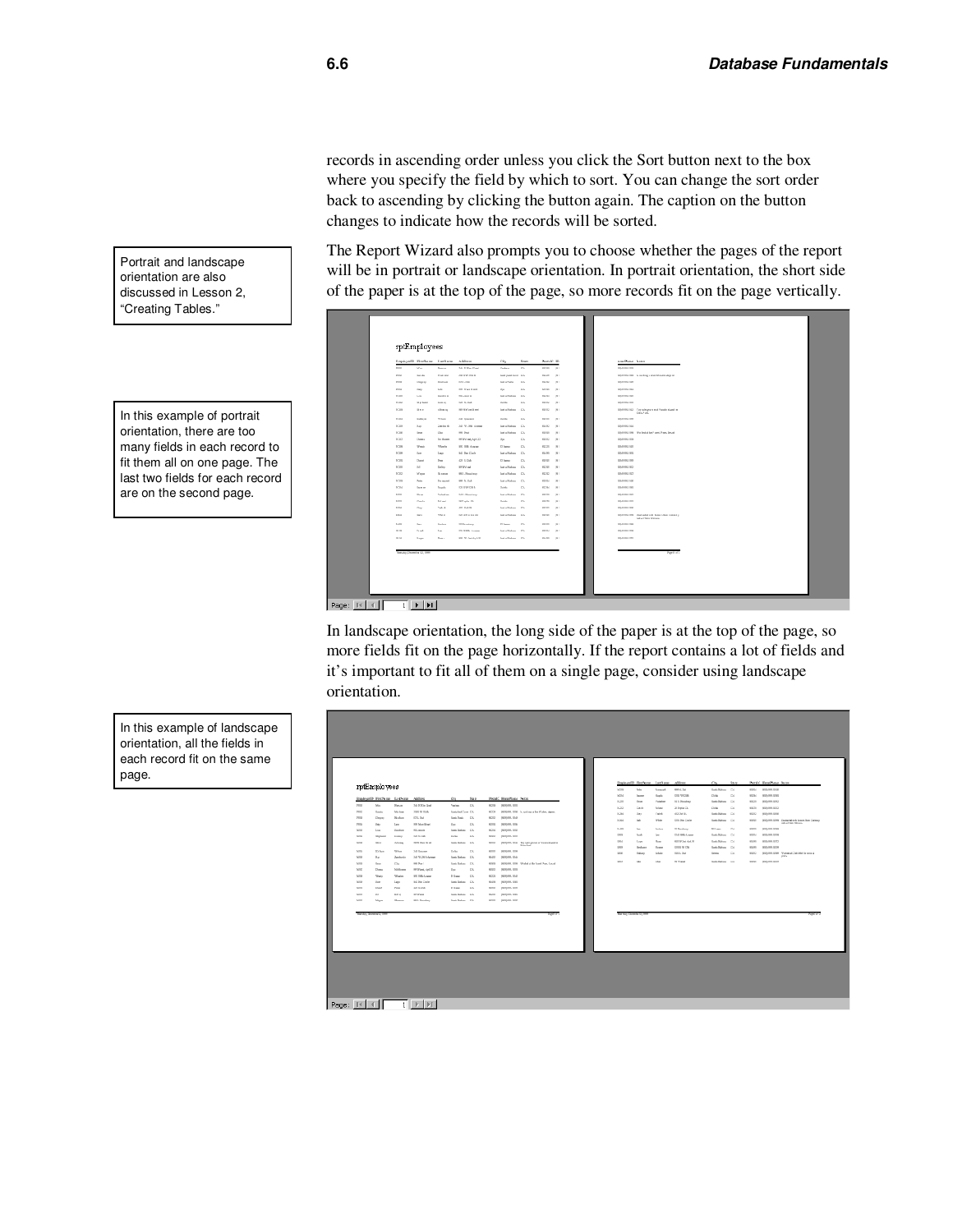After you create a report, you can change the paper orientation by clicking Page Setup on the File menu, clicking the Page tab, and clicking the orientation that you want.

You can also open the Report Wizard by displaying the list of reports in the Database window, clicking New on the Database window toolbar, clicking Report Wizard in the New Report dialog box, selecting a table or query on which to base the report, and then clicking OK.

In this exercise, you use the Report Wizard to create a report based on tblAllOrders. You group the report data by VendorName (so that all the information for each vendor is together) and sort the data in descending order by OrderDate (so that the orders for each vendor appear in order by date with the most recent order first).

**1** Double-click Create report by using wizard.

The first Report Wizard dialog box appears, with Table: tblAllOrders in the Tables/Queries box, and the VendorName field selected in the Available Fields list.

| <b>Report Wizard</b>                                                                                                    |                                                                                               |
|-------------------------------------------------------------------------------------------------------------------------|-----------------------------------------------------------------------------------------------|
| ∽≃<br><u>www.</u>                                                                                                       | Which fields do you want on your report?<br>You can choose from more than one table or query. |
| Tables/Queries<br>Table: tblAllOrders                                                                                   |                                                                                               |
| Available Fields:<br>VendorName<br>OrderNo<br>OrderDate<br>ProductCode<br>Description<br>NoOfUnits<br>Price<br>Shipping | Selected Fields:<br>$\mathbf{R}$<br>$\,>$<br><<                                               |
|                                                                                                                         | Cancel<br>Next<br>Finish<br>$<$ Back                                                          |

- **2** Click the > (Add) button. The VendorName field moves to the Selected Fields list.
- **3** Repeat step 2 for the rest of the fields in tblAllOrders except EmployeeID and VendorID.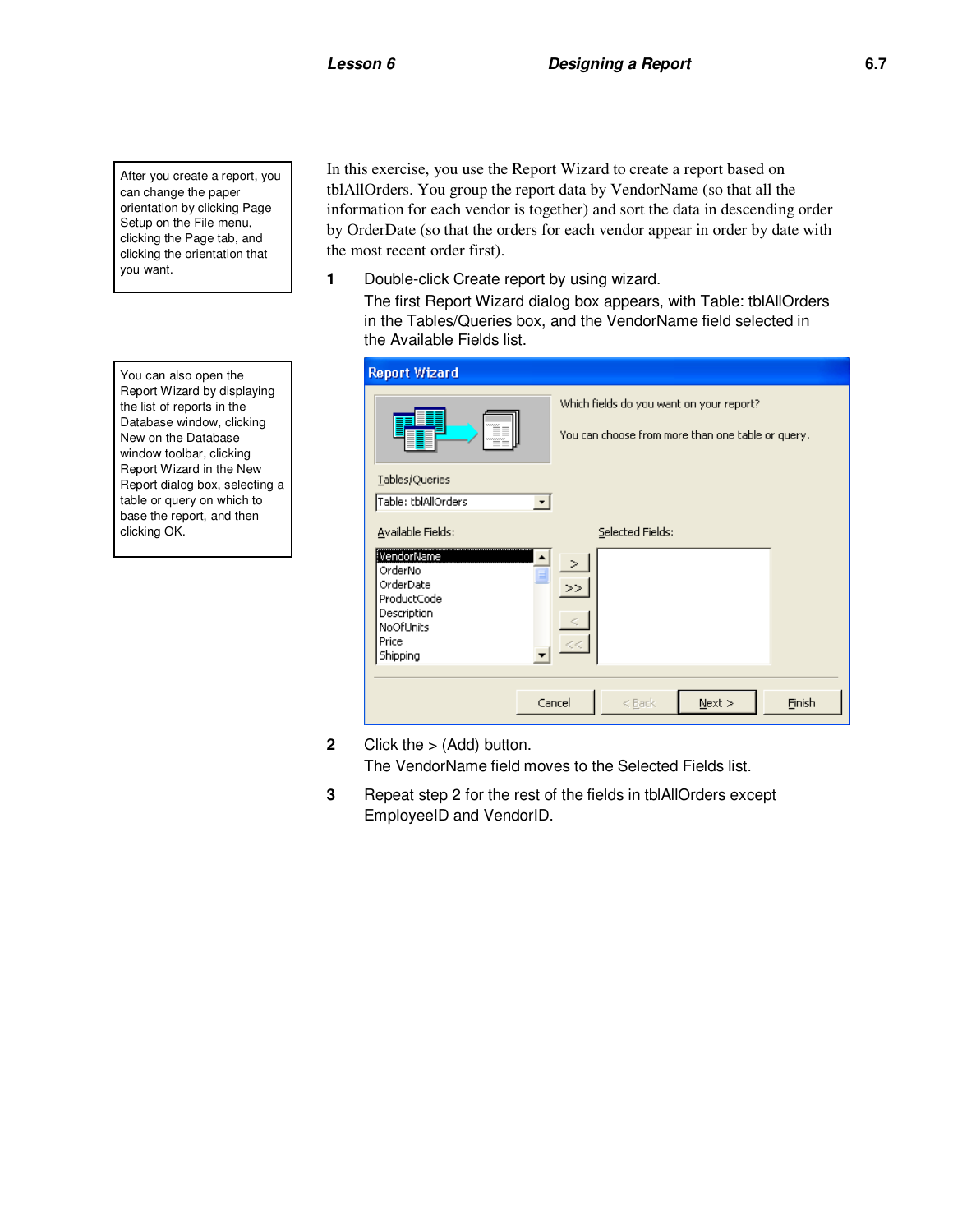You can click Cancel at any time to close the Report Wizard without creating the report.

The OrderNo, OrderDate, ProductCode, Description, NoOfUnits, Price, and Shipping fields move to the Selected Fields list.

| <b>Report Wizard</b>                       |                                                                                                                                                          |
|--------------------------------------------|----------------------------------------------------------------------------------------------------------------------------------------------------------|
| www<br>-m                                  | Which fields do you want on your report?<br>You can choose from more than one table or query.                                                            |
| Tables/Queries<br>Table: tblAllOrders<br>▼ |                                                                                                                                                          |
| Available Fields:                          | Selected Fields:                                                                                                                                         |
| EmployeeID<br>VendorID                     | VendorName<br>$\overline{\mathbb{Z}}$<br>OrderNo<br>OrderDate<br>$>>$<br>ProductCode<br>Description<br>$\langle$<br>NoOfUnits<br>Price<br><<<br>Shipping |
|                                            | Finish<br>Cancel<br>$N$ ext ><br>$<$ Back                                                                                                                |

**4** Click Next.

The next Report Wizard dialog box appears, with VendorName already selected in the field list on the left side of the dialog box.

| <b>Report Wizard</b>                                                                                                                                                            |                                                                                            |
|---------------------------------------------------------------------------------------------------------------------------------------------------------------------------------|--------------------------------------------------------------------------------------------|
| Do you want to add any grouping<br>levels?<br>VendorName<br>$\geq$<br>OrderNo<br>OrderDate<br>$\,<$<br>ProductCode<br>Description<br>NoOfUnits<br>Price<br>Priority<br>Shipping | VendorName, OrderNo, OrderDate,<br>ProductCode, Description, NoOfUnits,<br>Price, Shipping |
| Cancel<br>Grouping Options                                                                                                                                                      | $<$ Back<br>Next<br>Finish                                                                 |

If you select more than one grouping level, you can change the priority of each level using the Priority arrow buttons.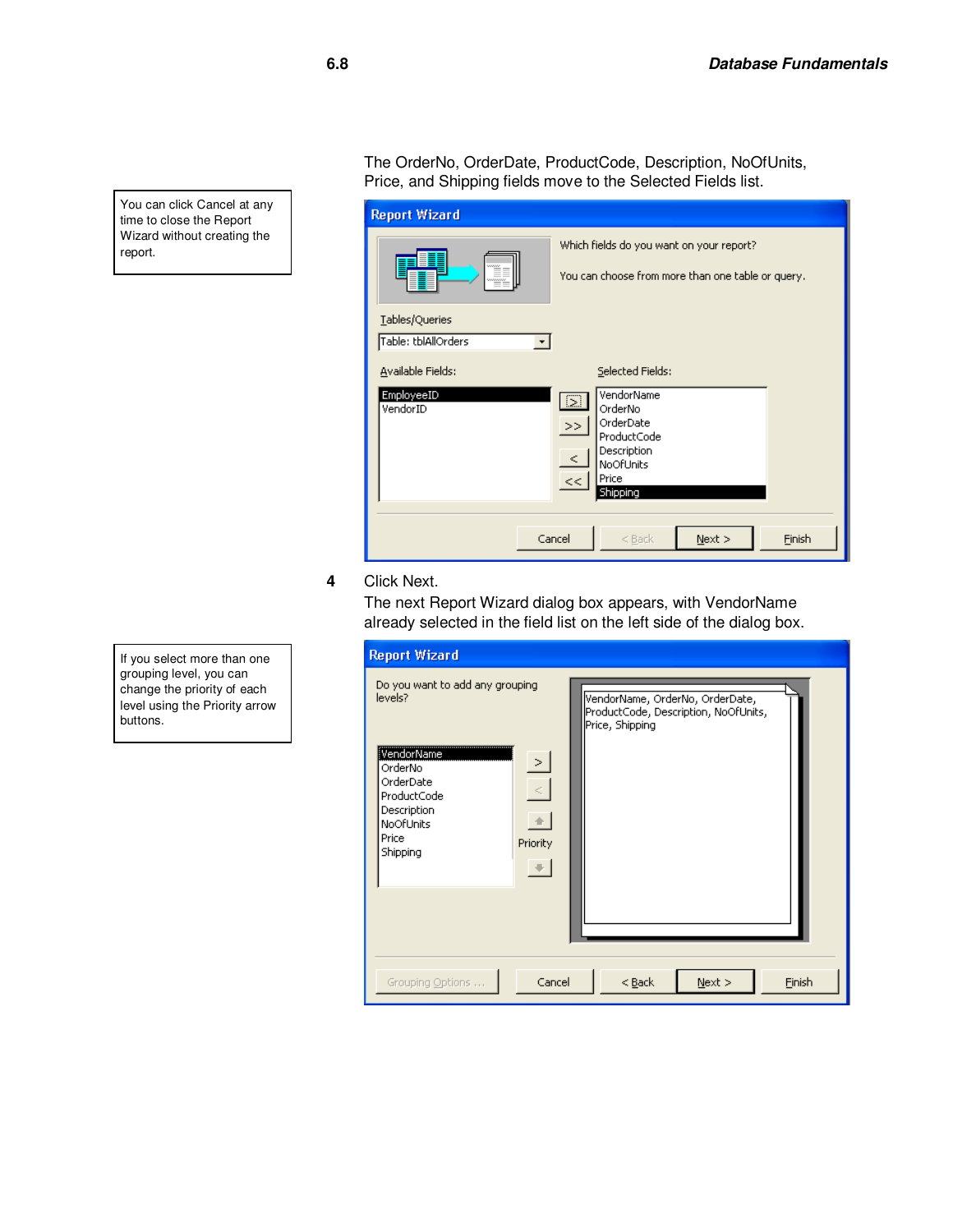**5** Click the > (Add) button, and click Next. VendorName is selected as the grouping level. The next Report Wizard dialog box appears.



**6** In the first box, click the down arrow, click OrderDate, click the Sort Ascending button, and then click Next.

OrderDate is selected as the field by which Access will sort the data in each group, and the data will be sorted in descending order. The next Report Wizard dialog box appears.

| <b>Report Wizard</b>                                                                                                                                                                                                                                                                                                           |                                                                                                                                                                                                                                                      |
|--------------------------------------------------------------------------------------------------------------------------------------------------------------------------------------------------------------------------------------------------------------------------------------------------------------------------------|------------------------------------------------------------------------------------------------------------------------------------------------------------------------------------------------------------------------------------------------------|
| How would you like to lay out your report?<br>XXXXXXXX<br>XXXX XXXX XXXX XXXX<br><b>XXXX</b><br><b>XXXXX</b><br>XXXXX<br><b>XXXXX XXXXX XXXXX</b><br>XXXXX XXXXX XXXXX<br>XXXXX<br><b>XXXXX XXXXX</b><br>2008080<br>XXXXX XXXXX XXXXX<br>XXXXX<br>XXXXX XXXXX<br>3000000<br>5000000<br>XXXXX XXXXX<br><b>XXXXX XXXXX XXXXX</b> | Orientation<br>Layout<br>C Portrait<br>C<br>Stepped<br>$\degree$ Landscape<br><b>Block</b><br>$\degree$ Outline 1<br>А<br>$\bigcap$ Outline 2<br>Align Left 1<br>С<br>C Align Left 2<br>R.<br>Adjust the field width so all fields fit on<br>a page. |
| Cancel                                                                                                                                                                                                                                                                                                                         | $<$ Back<br>Next<br>Finish                                                                                                                                                                                                                           |

When you select an option, the box to the left of the list of options shows an example of what the option looks like.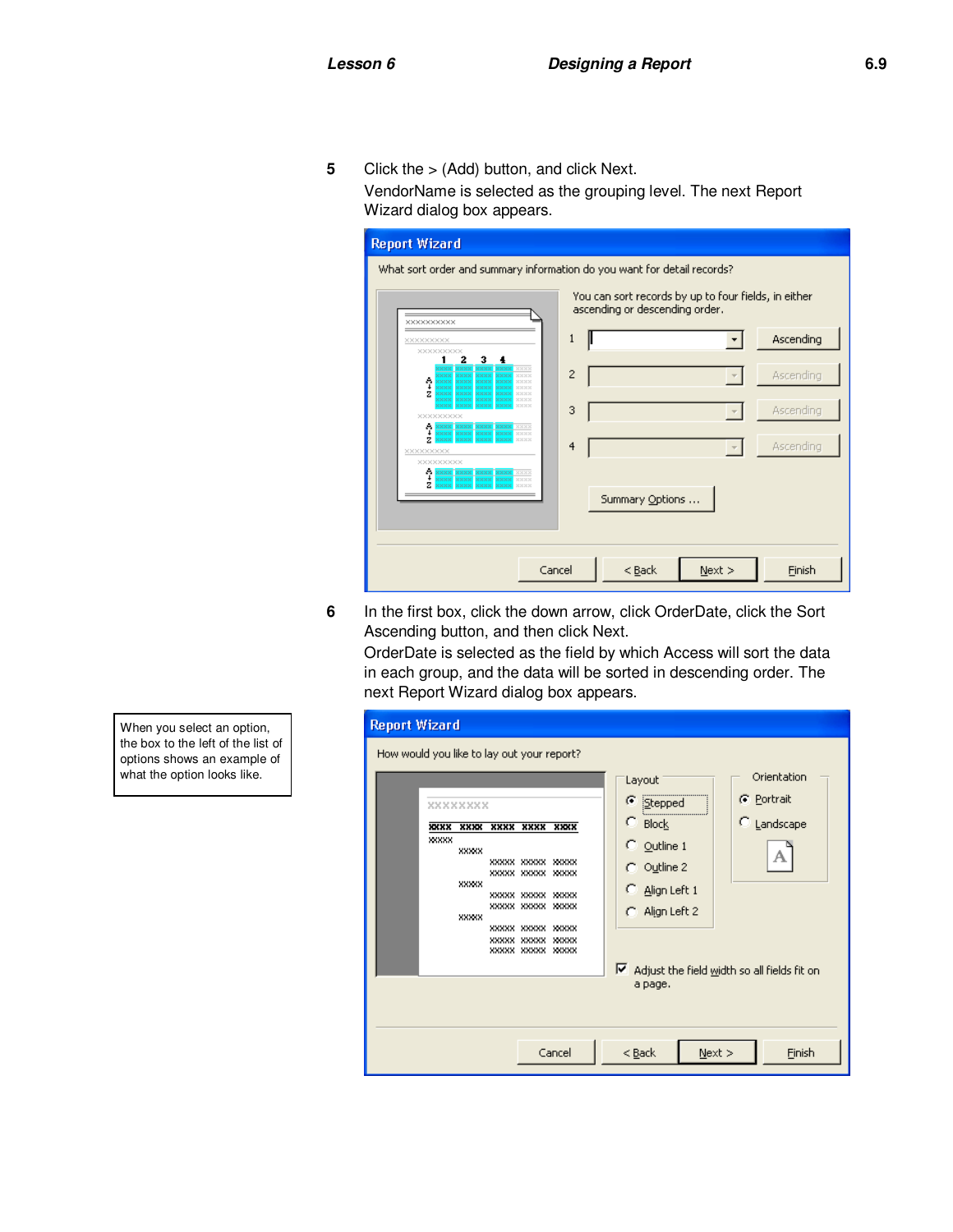**7** Verify that the Stepped layout is selected, click the Landscape option in the Orientation section, verify that the Adjust the field width so all fields fit on a page check box is selected, and then click Next.

The report will appear in Stepped layout, meaning that data appear in columns corresponding to the grouping levels. The next Report Wizard dialog box appears.

| жххххх              |                                                                                                      | Bold<br>Casual<br>Compact        |  |
|---------------------|------------------------------------------------------------------------------------------------------|----------------------------------|--|
| ******              | XXXX XXXX XXXX XXXX XXXX<br><b>XXXXX XXXXX</b> <i>XXXXXX XXXXXX XXXXX</i><br>xxxxx xxxxx xxxxx xxxxx | Corporate<br>Formal<br>Soft Gray |  |
| Title               | oo xxxxx<br>x xxxxx<br><b>XXXXXX</b><br><b>SSSSS&gt;</b><br>xxxxx<br>00000                           |                                  |  |
| Label above Detail  |                                                                                                      |                                  |  |
| Control from Detail | XXXXX<br>xx xxxxx                                                                                    |                                  |  |
|                     |                                                                                                      |                                  |  |

**8** Click Formal, if necessary, and click Next.

The report will use the Formal style. The next Report Wizard dialog box appears.

| <b>Report Wizard</b> |                                                                                                                                                                |
|----------------------|----------------------------------------------------------------------------------------------------------------------------------------------------------------|
|                      | What title do you want for your report?<br>tblAllOrders<br>That's all the information the wizard needs to create your                                          |
|                      | report.<br>Do you want to preview the report or modify the report's<br>design?<br><sup>6</sup> Preview the report.<br><sup>C</sup> Modify the report's design. |
|                      | □ Display Help on working with the report?<br>Finish<br>Cancel<br>$Back$<br>Next >                                                                             |

You can use these styles with any report, even if the report was not created using the wizard. To format a report with one of these styles, open the report in Design view, and click the AutoFormat button on the Report Design toolbar.

Remember that by default, Access will name the report after the table on which the report is based.

If you click the Modify the report's design option, the report opens in Design view. If you select the Display Help on working with the report? check box, Access Help will start after you click Finish.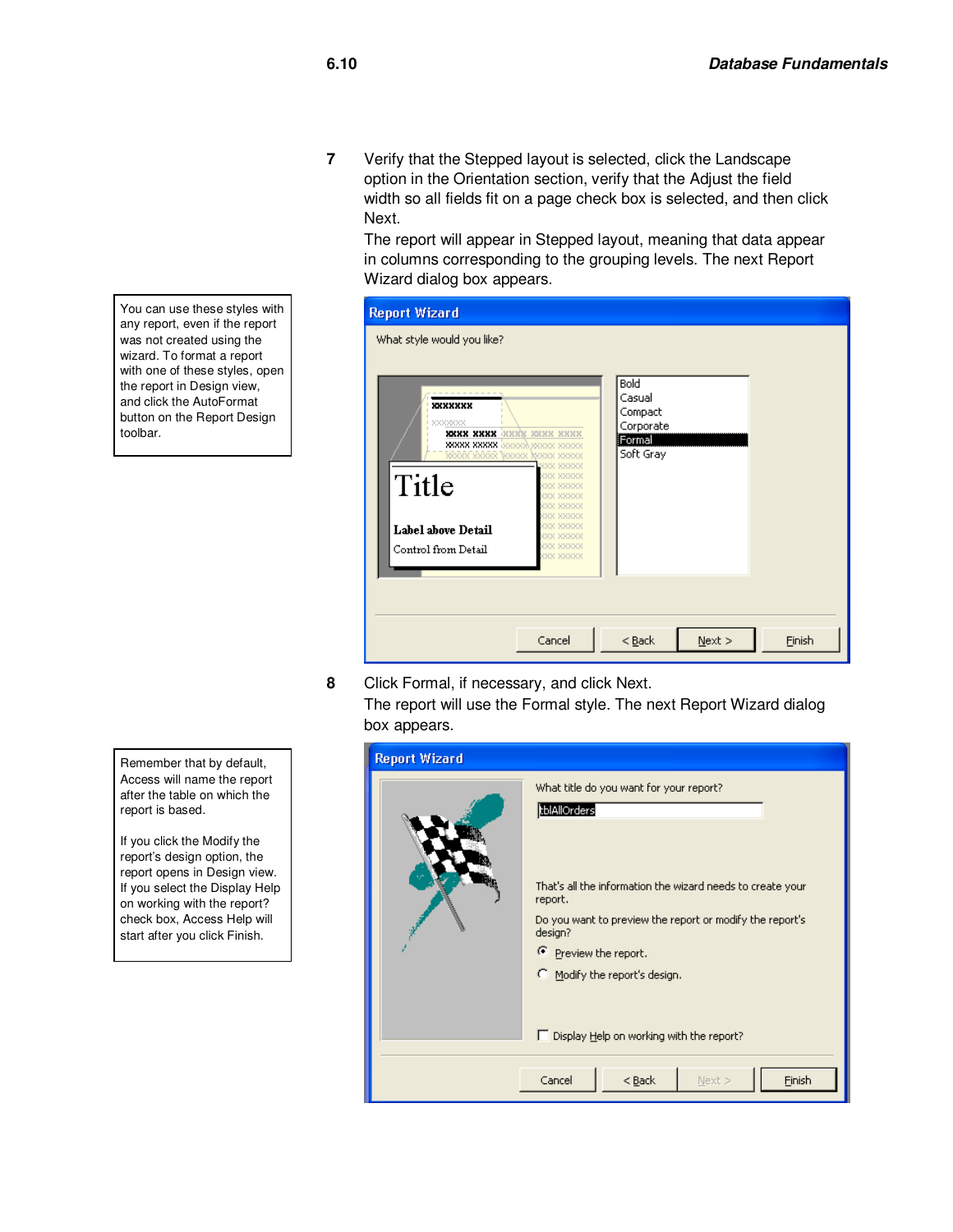When you use the Report Wizard, Access saves the report after you click Finish.

On your computer, the years in the report might appear as four-digit years (2004) instead of the two-digit years (04) seen here.

**9** In the What title do you want for your report? box, type **rptAllOrders**, verify that the Preview the report option is selected, and then click Finish.

The Report Wizard closes, and rptAllOrders appears in Print Preview, with the fields from tblAllOrders grouped by vendor name and sorted by order date.



**10** Click the Close button in the top-right corner of rptAllOrders. The report closes.

## Adding a Control to a Report

After you create a report using AutoReport or the Report Wizard, you can customize the report in Design view by adding, modifying, and removing controls.

As with forms, reports are made up of bound, unbound, and calculated controls. When you add fields from a table or query to a report as a control, Access designates the control as a bound control. Bound controls have a connection to an underlying table or query, while unbound controls do not. For example, if you add the EmployeeID field from tblEmployees to a report as a control,

Calculated controls are discussed later in this lesson. Controls are discussed in Lesson 5, "Designing a Form."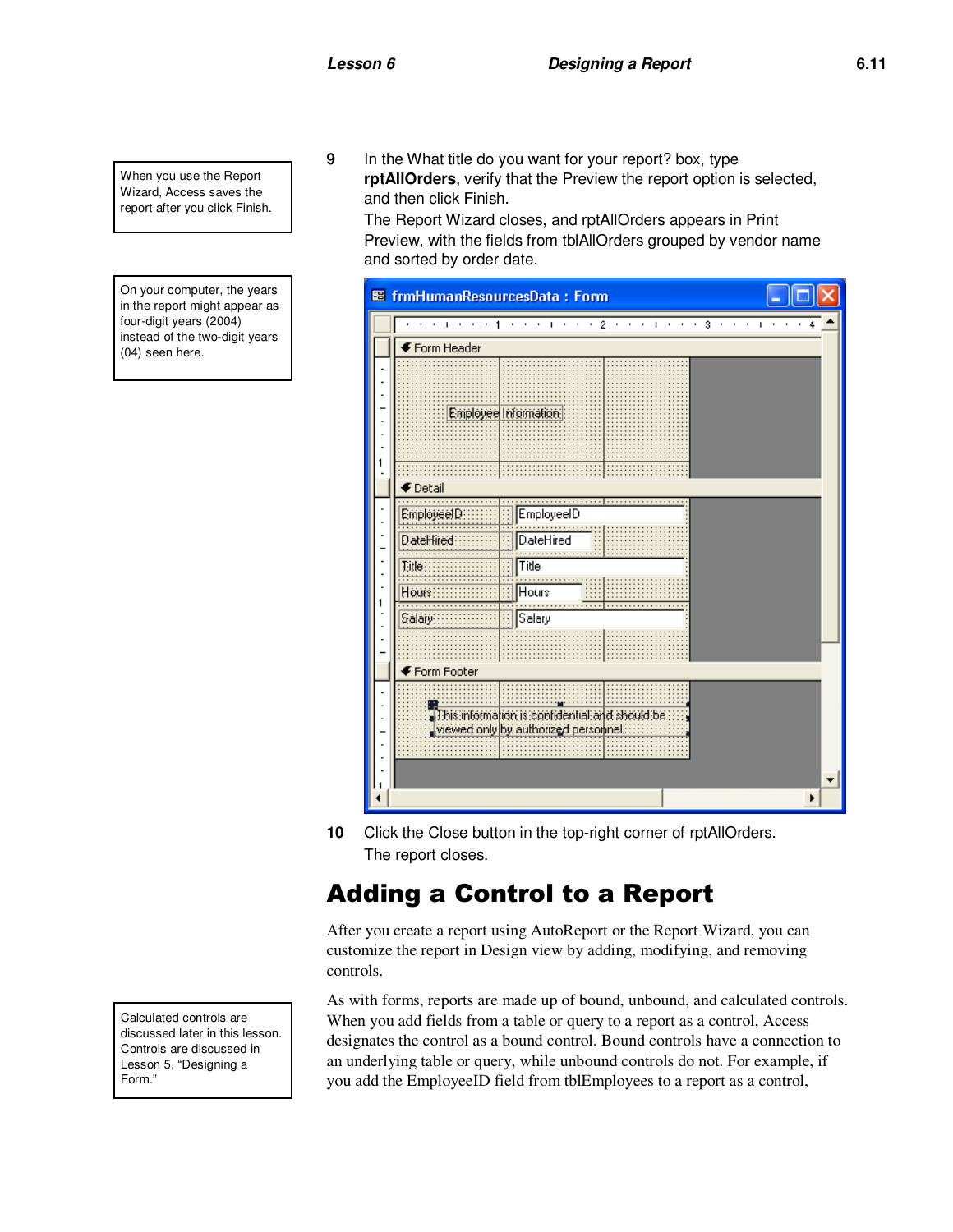Access will display data from the EmployeeID field in tblEmployees in the report.

The reports that you created earlier in this lesson used two types of bound controls: labels and text boxes, which Access usually adds to reports as a pair. Labels describe the data in the text boxes, while text boxes display data from the table or query that the report is based on.

| $\Box$ thlEmployees<br>rptEmployees |                   |                     |                 |               |       |       |                     |        |
|-------------------------------------|-------------------|---------------------|-----------------|---------------|-------|-------|---------------------|--------|
| EmployeeID FirstName                |                   | LastName            | <b>Address</b>  | City          | State |       | PostalC HomePhone P |        |
| M201                                | Lisa              | Jacobson            | 90 Lincoln      | Santa Basbara | CA    | 80204 | (805) 555-0101      |        |
| M212                                | Megan             | Sherman             | 88 S. Broadway  | Santa Bashara | CA    | 80202 | (805) 555-0107      |        |
| R344                                | Suki              | White               | 1214 Elm Circle | Santa Bashara | CA    | 80501 | (805) 555-0198      | G<br>A |
| R455                                | Sue               | Jackson             | 21 Broadway     | El Suero      | CA    | 80015 | (805) 555-0138      |        |
| Page: 1                             | H<br>$\mathbf{F}$ | $\vert \cdot \vert$ |                 |               |       |       |                     |        |

You can customize a report by dividing it into sections, which display information at different places in the report. Reports have three sections by default: the **Detail section**, which shows information from the table or query providing data for the report; the page header, which contains text and other controls that appear at the top of every printed report page; and the page footer, which contains text and other controls that appear at the bottom of every printed report page.

The Detail, Page Header, and Page Footer sections for reports are almost identical to these sections for forms. When you work with a report, however, you also have the option of including a **report header**, a **report footer**, a **group header**, and a **group footer** in your report.

| <b>Section</b> | <b>Displays Information</b>                                                                                 |
|----------------|-------------------------------------------------------------------------------------------------------------|
| Report header  | At the top of the first printed page of a report.                                                           |
| Report footer  | At the bottom of the last printed page of a report (below<br>the page footer).                              |
| Group header   | At the beginning of each group of records. The header is<br>named after the grouping level for the records. |
| Group footer   | At the end of each group of records. The footer is named<br>after the grouping level for the records.       |

You must add report headers and footers to a report as a pair, but you can add group headers and footers separately. As with forms, each section of a report has a bar above it that displays the name of the section.

The words in bold font are labels, and all the information below the line is in text boxes. The title for rptEmployees is also a label.

Form sections are discussed in Lesson 5, "Designing a Form."

Creating a group does not create a group header or footer for the group. You create these sections using the Sorting And Grouping dialog box.

If you remove a section, you delete all the controls in that section.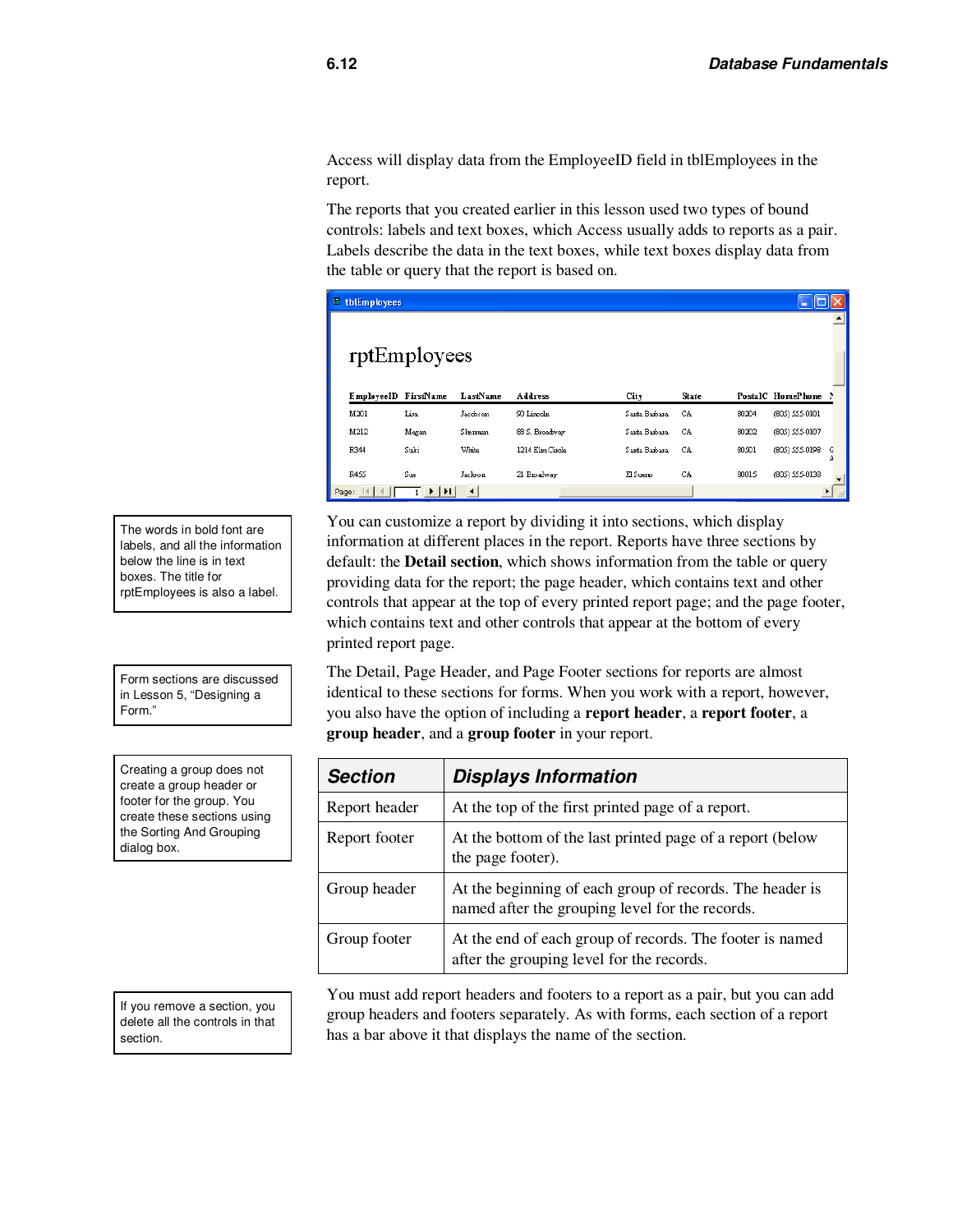The VendorName Header is the group header for the group of records with VendorName as the grouping level.



Using several sections in a report can result in some complications. For example, when you add a field to the Detail section, Access puts both the text box and the related label in the Detail section—although labels are often placed in the Page Header section—which means you have to move the label manually.

In this exercise, you open rptPhoneBook in Design view and add a label in the page footer.

**1** Click rptPhoneBook, and click Design on the Database window toolbar.

The report appears in Design view with the toolbox open.

|   | <b>E</b> rptPhoneBook: Report                                       |                                       |                        |
|---|---------------------------------------------------------------------|---------------------------------------|------------------------|
| п |                                                                     | $\sim$<br>$\mathbf{r}$                | <b>B F F F F F F F</b> |
|   | ← Report Header                                                     | $To \times \times$                    |                        |
|   |                                                                     | ß<br>Þ                                |                        |
|   | rptEmployees                                                        | $A\alpha$ ab                          |                        |
|   |                                                                     | $\mathbf{r}^{\text{xyz}}$<br>$\equiv$ |                        |
|   | ← Page Header                                                       | $\overline{\vee}$<br>$\circ$          |                        |
|   | EmployeeID FirstName<br>State<br>LastName<br><b>Address</b><br>City | 爾<br>围                                | bstalC HomePhone       |
|   | <b>€</b> Detail                                                     | Lå<br>$\Box$                          |                        |
|   | FirstName<br>Address<br>EmployeeID<br>State<br>LastName<br>City<br> | 船<br>躏                                | stalCoc HomePhone      |
|   | ← Page Footer                                                       | 信じ                                    |                        |
|   |                                                                     | EB                                    |                        |
|   | =NowO                                                               | 癸<br>−                                |                        |
|   |                                                                     |                                       |                        |
|   |                                                                     |                                       |                        |
|   | € Report Footer                                                     |                                       |                        |
|   |                                                                     |                                       |                        |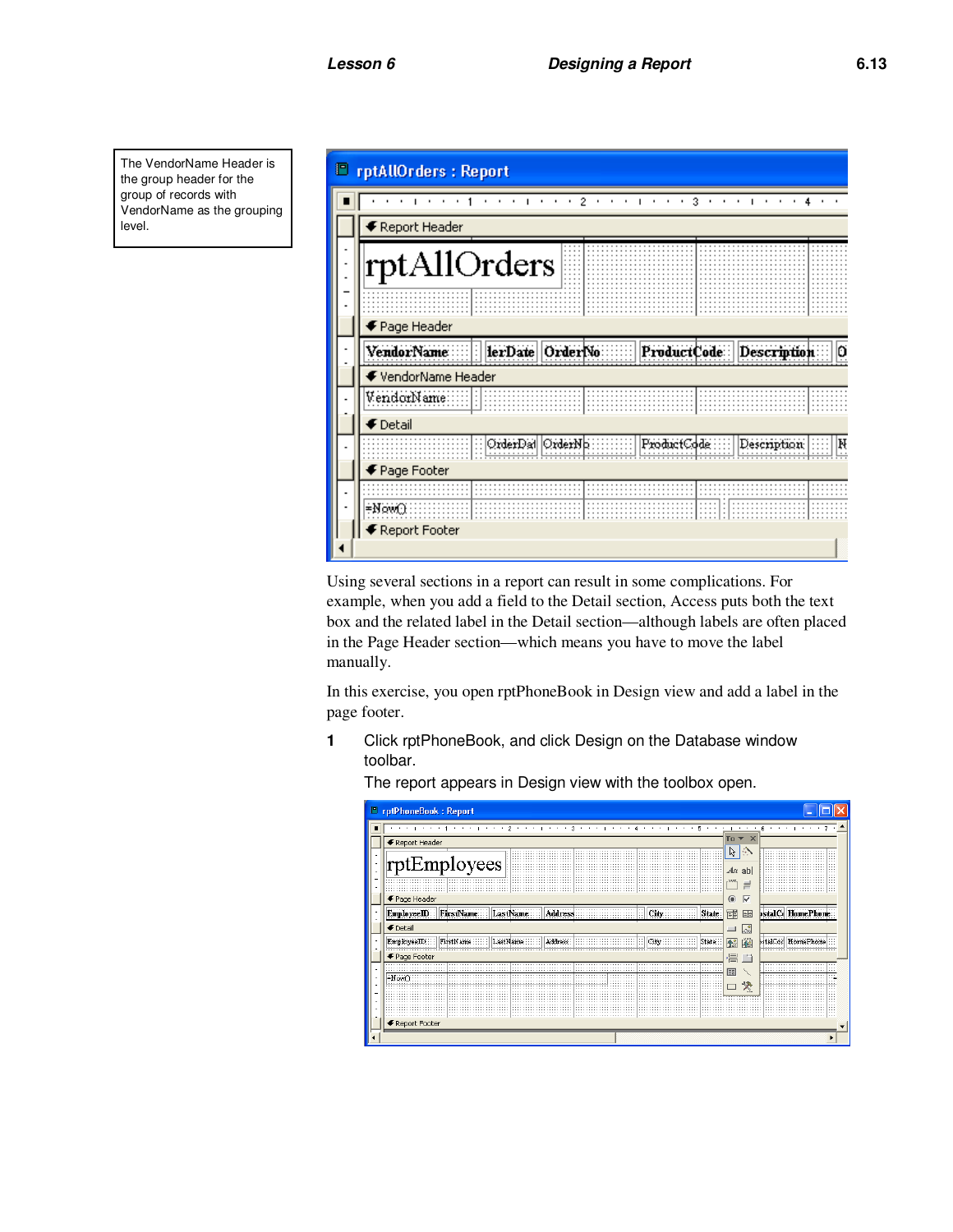**2** In the toolbox, click the Label tool, and click any blank area in the Page Footer section below the existing controls, about a half-inch from the left edge of the section.

A blank label with a flashing insertion point appears.

**3** Type **For corporate use only**, and click any blank area in the report.

|  | <b>E</b> rptPhoneBook: Report                                                        |                                       |                   |
|--|--------------------------------------------------------------------------------------|---------------------------------------|-------------------|
|  | <b>STATE STATE</b><br>$\cdot$                                                        | $\mathbf{L}$<br>$\cdot$               | $\cdots$          |
|  | € Report Header                                                                      | $\times$<br>$To \nightharpoondown$    |                   |
|  |                                                                                      | ピッ                                    |                   |
|  | rptEmployees                                                                         | $A\alpha$ abl                         |                   |
|  |                                                                                      | $\mathbf{r}^{\text{xyz}}$<br>$\equiv$ |                   |
|  | ← Page Header                                                                        | $\overline{\vee}$<br>$\bullet$        |                   |
|  | <b>EmployeeID</b><br>FirstName<br>LastName<br><b>Address</b><br><b>State</b><br>City |                                       | stalC HomePhone   |
|  |                                                                                      | 邼<br>日                                |                   |
|  | <b>€</b> Detail                                                                      | <b>A</b><br>⊐                         |                   |
|  | EmployeeID.<br>FirstName<br>LastName<br>Address<br>State<br>City                     | 鮉<br>躏                                | stalCor HomePhone |
|  | F Page Footer                                                                        | 畳じ                                    |                   |
|  |                                                                                      | EB                                    |                   |
|  | ≖Now                                                                                 | 癸                                     |                   |
|  |                                                                                      |                                       |                   |
|  | For corporate use only                                                               |                                       |                   |
|  | € Report Footer                                                                      |                                       |                   |
|  |                                                                                      |                                       |                   |
|  |                                                                                      |                                       |                   |

**4** On the Report Design toolbar, click the Save button. Access saves the report.

#### Creating a Report in Design View

It is easiest to create reports using AutoReport or the Report Wizard, but you can also create more customized reports by displaying a blank report in Design view and adding the report elements manually. Creating a report in Design view offers more flexibility and design options.

To create a report in Design view:

- **1** On the Objects bar, click Reports.
- **2** On the Database window toolbar, click New.
- **3** In the New Report dialog box, click Design View, if necessary.
- **4** Click the Choose the table or query where the object's data comes from down arrow, click the table or query that contains the data that you want to use in your report, and then click OK.

After you follow these steps, a blank report, the toolbox, and a field list for the table or query that you selected appear. You can then add bound controls to the report by dragging field names from the field list to the blank report. To create unbound controls, you use the tools in the toolbox, which can be opened and closed by clicking the Toolbox button on the Report Design toolbar.

Another way to create a report in Design view is to double-click Create report in Design view in the Database window. However, this method does not give

After you click the Label tool, the mouse pointer turns into an "A" with a plus sign  $(+)$ . The plus sign indicates where the label will begin after you click the mouse.

The For Corporate Use Only label is an unbound control because it does not get its data from a table or query.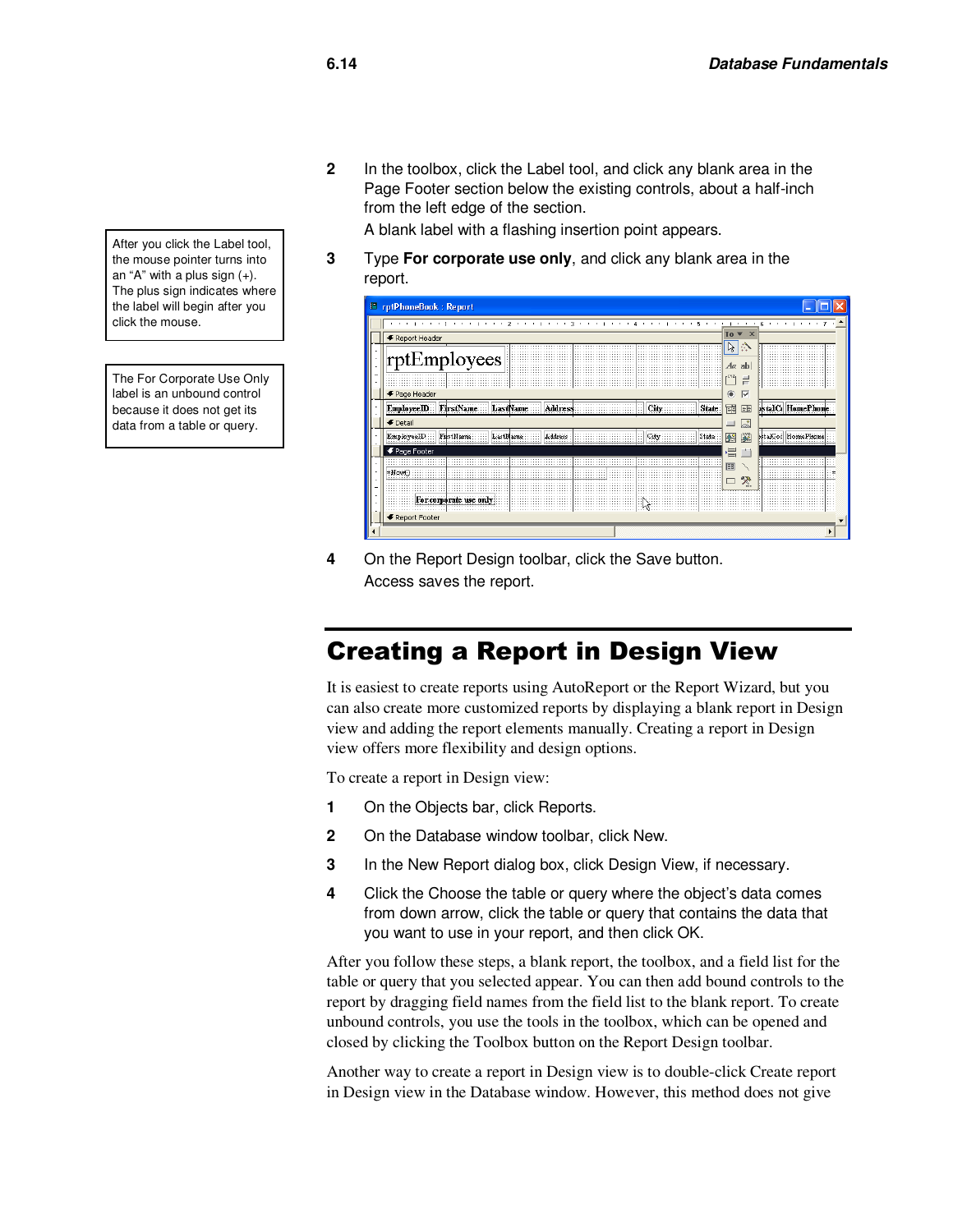you a chance to select a table or query from which to pull values and, as a result, does not open a field list for the table or query that you want to use. To open a field list, you must open the property sheet for the report, click the Data tab, click in the Record Source box, click the down arrow that appears, and then click the table that you want to use.

## Formatting a Report

The strength of a report depends on its appearance. Access offers many options for enhancing the appearance and effectiveness of a report by changing its format.

Each part of a report—controls, report sections, and even the report itself—has its own set of properties, which can be changed using the property sheet for that part of the report. Using property sheets, you can change the format of text to include, for example, dollar signs or decimals. You can also adjust the size, font, and color of the report text or the report itself, and you can add lines, graphics, and other controls to the report.

To open a property sheet for a report or part of a report, you double-click the part of the report that you want to format. To open the property sheet for the whole report, you double-click the report selector, which is the box in the topleft corner of the report, next to the horizontal ruler.



Many sections of the report also can be modified using the Formatting (Form/Report) toolbar, which can be opened or closed by pointing to Toolbars on the View menu and clicking Formatting (Form/Report). To format a control using the buttons on the Formatting toolbar, you click the control so that handles appear on the edges of the control, indicating that the control is selected. If you want to select more than one control, hold down the Shift key and click all the controls that you want to select. To select all the controls on the report, press Ctrl+A or click Select All on the Edit menu. To deselect a control, hold down the Shift key and click the selected control. You can deselect all the report controls by clicking any blank area in the report.

In this exercise, you modify rptPhoneBook. You use the Formatting toolbar to modify the font size, style, and color of the For Corporate Use Only label in the Page Footer section. You use the property sheet to modify the text, style, and color of the rptEmployees label in the Report Header section.

**1** In the Page Footer section of rptPhoneBook, click the For Corporate Use Only label. Handles appear on the label, indicating that it is selected.

Property sheets are discussed in Lesson 5, "Designing a Form."

When the report is selected, the report selector contains a black box, like the example shown here.

If you display a property sheet for several selected controls, the property sheet will show only the properties that the controls have in common.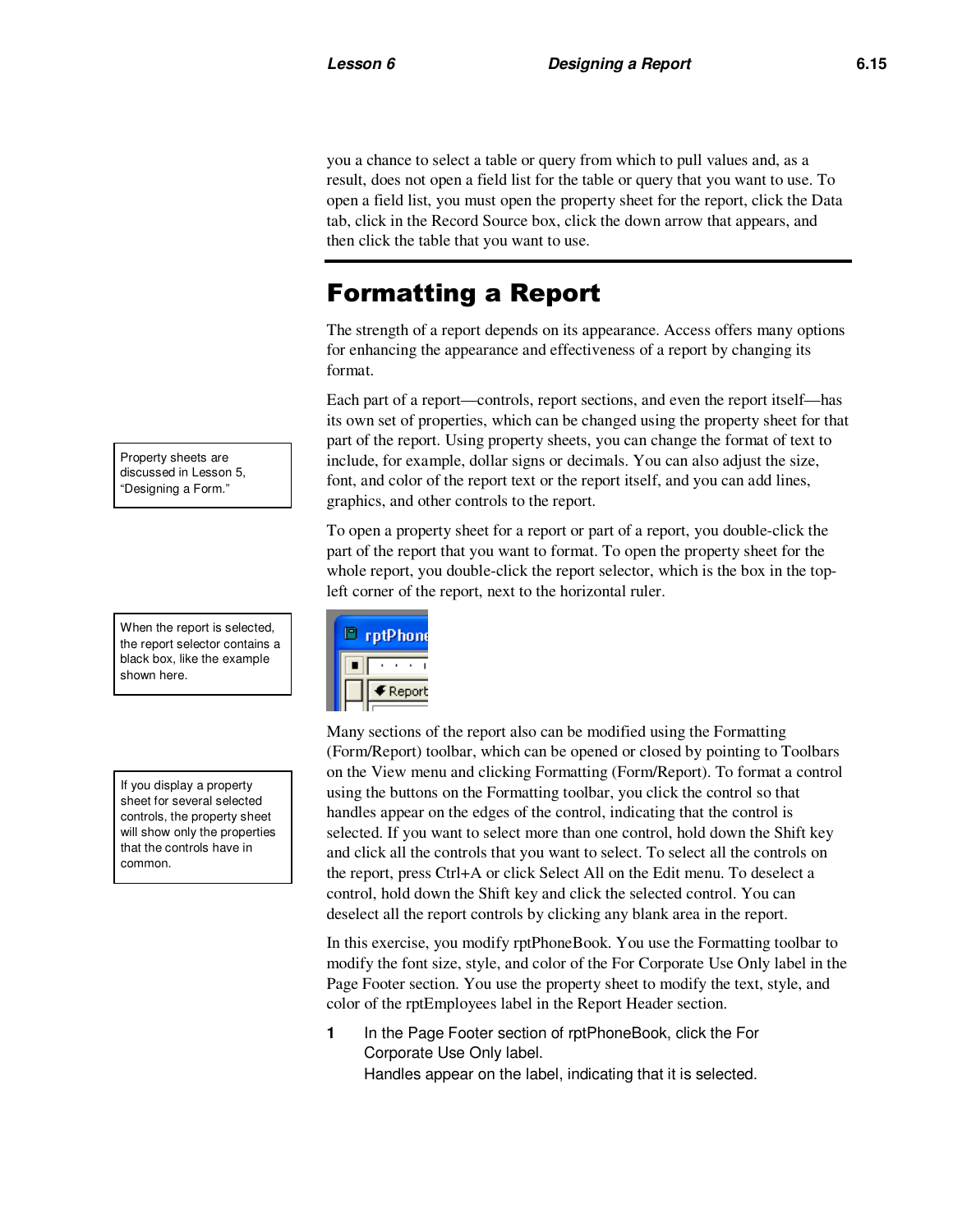**2** On the Formatting toolbar, click the Font down arrow, and locate and click on Arial.

The label text changes to Arial font.

**3** On the Formatting toolbar, click the Font Size down arrow, and click 14.

The label text changes to 14 points in size.

**4** On the Formatting toolbar, click the Font/Fore Color down arrow, and click the red square.

The label text changes to red.

| <b>E</b> rptPhoneBook: Report                                                 |                                     |                                        |
|-------------------------------------------------------------------------------|-------------------------------------|----------------------------------------|
| .                                                                             | ٠.                                  | $-1$ , $-1$ , $-1$ , $-1$ , $-1$<br>6. |
| ← Report Header                                                               | $To \times \times$                  |                                        |
|                                                                               | ウジ                                  |                                        |
| $\vert$ rptEmployees                                                          | $A\alpha$ ab                        |                                        |
|                                                                               | 른                                   |                                        |
| ← Page Header                                                                 | $\overline{\vee}$<br>$\circledcirc$ |                                        |
| LastName<br>FirstName<br><b>State</b><br><b>EmployeeID</b><br>Address<br>City | 丽<br>EB                             | bstalC HomePhone                       |
| $\blacklozenge$ Detail                                                        | ß<br>$\blacksquare$                 |                                        |
| FirstName<br>Address<br>State:<br>EmployeeID.<br>LastN                        | 圈<br>醹                              | stalCor HomePhone                      |
| ← Page Footer                                                                 | 眉口                                  |                                        |
| .                                                                             | 團                                   |                                        |
| *Nown                                                                         | 炵                                   |                                        |
|                                                                               |                                     |                                        |
| <b>Eor cornorat</b>                                                           |                                     |                                        |
| ← Report Footer                                                               |                                     |                                        |
|                                                                               |                                     |                                        |

**5** In the Report Header section, double-click the edge of the rptEmployees label.

The Label property sheet appears.

- **6** Click the Format tab, if necessary.
- **7** Click in the Caption box, delete the existing text, and then type **Employee Phone Book**.

The label text will read Employee Phone Book.

- **8** Scroll down, click in the Fore Color box, and then click the Build button that appears. The Color dialog box opens.
- **9** Click a blue square, and click OK. The label text will be blue.
- **10** Scroll down, click in the Font Weight box, click the down arrow that appears, and then click Bold. The label text will be bold.
- **11** Click the Close button in the top-right corner of the Label property sheet.

The Label property sheet closes. Note that the label text now reads Employee Phone Book in a blue, bold font.

Notice that although the font is now too large for the label, the label is not automatically resized. You will resize the label in the next exercise.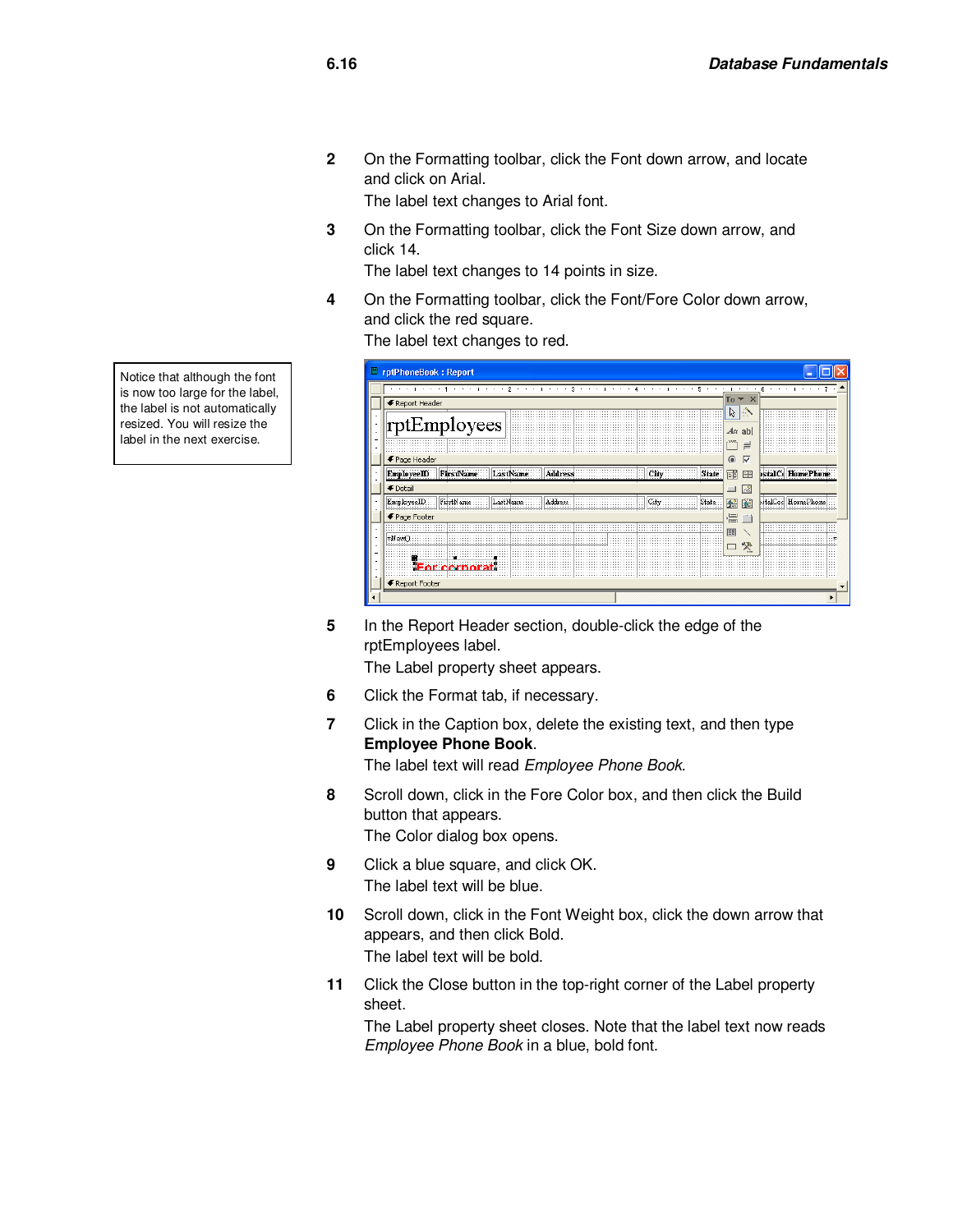You can resize the Employee Phone Book label in the next exercise.

| <b>E</b> rptPhoneBook: Report                                             |                              |       |
|---------------------------------------------------------------------------|------------------------------|-------|
|                                                                           |                              | 7     |
| ← Report Header                                                           | $\mathbf{x}$<br>$To -$       |       |
|                                                                           | ß<br>停                       |       |
| <b>Employee Ph</b>                                                        | $A\alpha$ ab                 |       |
|                                                                           | rXVZ <sub>1</sub><br>F       | m     |
| ← Page Header                                                             | $\overline{\vee}$<br>$\circ$ |       |
| LastName<br>FirstName<br>Address<br>State<br>Postal<br>EmployeeID<br>City | 丽<br>田                       | hone  |
| <b>€</b> Detail                                                           | ß<br>$\equiv$                |       |
| EmployeeID<br>Address<br>äme<br>FirstName<br>LastF<br>City                | 隨<br><b>Bell</b>             | ione  |
| ← Page Footer                                                             | 冒                            | 1.1.1 |
| *Now?                                                                     | B                            | ::::  |
|                                                                           | 癸<br>Τ                       |       |
| <b>For cornorat</b>                                                       |                              |       |
| € Report Footer                                                           |                              |       |
|                                                                           |                              |       |

**12** On the Report Design toolbar, click the Save button. Access saves rptPhoneBook.

# Creating Calculated Controls

Reports are a convenient way to display the results of calculations performed on data in the database. You can create calculated controls in a report to present the results of mathematical expressions, such as one field multiplied by another, one field multiplied by a number, one field subtracted from another, or two fields added together.

For example, the Vice President of Finance at Adventure Works requests a report that shows the total cost of each order placed by the resort and includes the cost of the items ordered, the number of units in each order, and the shipping cost. You could create a query based on tblAllOrders that contained the requested data, but to present the data in a more attractive format, you would still need to create a report based on the query. With a calculated control, you can do the calculation for the total cost of each order in the report itself.

You enter the expressions for calculated controls into unbound text boxes. You can enter the expression for the calculated control directly into the unbound text box or by typing the expression in the Control Source box in the Data tab of the property sheet for the text box. Expressions begin with an equal sign  $(=)$ , followed by the name of a field (surrounded by brackets), followed by the appropriate operator, followed by the next term in the expression. For example, to multiply Price by NoOfUnits, you would type *=[Price]\*[NoOfUnits]*.

Expressions are discussed in Lesson 4, "Creating and Using Queries."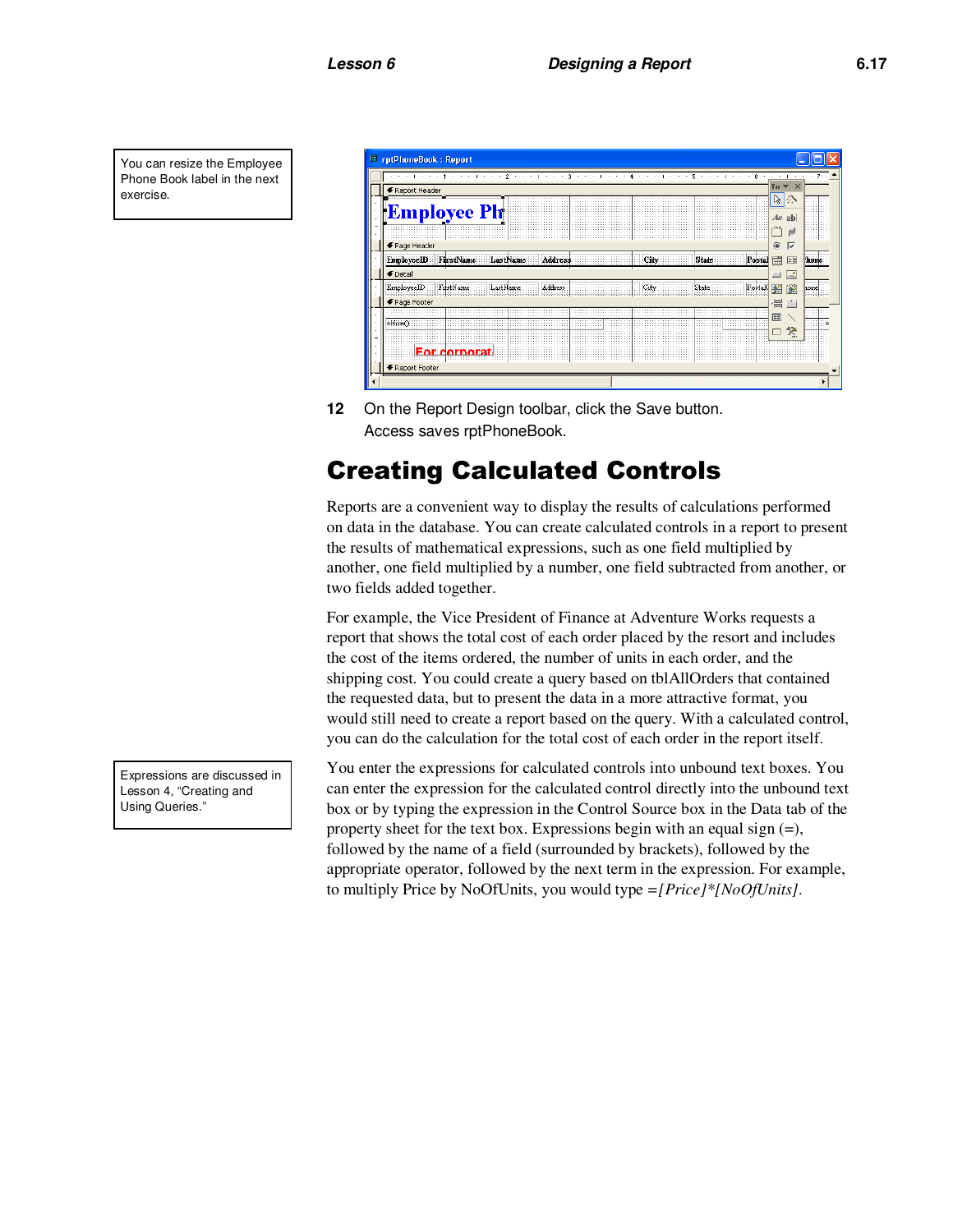In this exercise, you create a calculated control that will show the total for each order in rptAllOrders.

**1** Click rptAllOrders, and click Design on the Database window toolbar.

The report appears in Design view with the toolbox open.

| <b>E</b> rptAllOrders : Report                                                                        |                       |
|-------------------------------------------------------------------------------------------------------|-----------------------|
|                                                                                                       |                       |
| Report Header                                                                                         | $\times$<br>$To -$    |
| rptAllOrders                                                                                          | ピッ                    |
| .                                                                                                     | $A\alpha$ ab          |
| .<br>Fage Header                                                                                      | $r^{XYZ}$<br>$\equiv$ |
| Vendor Name<br>ProductCode Description<br>lerDate OrderNo<br><b>Frice</b><br>⊞∷shop<br><b>OfUnits</b> | $\odot$<br>▽          |
| ← VendorName Header                                                                                   | 邼<br>国                |
| VendorName                                                                                            | $\sim$<br>⊐           |
| <b>€</b> Detail                                                                                       | 隨<br>酹                |
| Shipping:<br>ProductCode ::::<br>Description<br>OrderDal OrderNh<br>NoOfUn Price<br>.<br>.            | 冒                     |
| ← Page Footer                                                                                         | E                     |
| ::::::::::::::::::::::::Page<br>※ PageT※ Lof  ※ 圧                                                     | 癸<br>−                |
| $=Mow()$<br>← Report Footer                                                                           |                       |
|                                                                                                       |                       |
|                                                                                                       |                       |
|                                                                                                       |                       |

**2** Move the mouse pointer over the bottom edge of the Detail section until the pointer turns into a resizing double-headed arrow, and drag the edge down about one-half inch.

The Detail section increases in size by one-half inch.

**3** In the toolbox, click the Text Box tool, align the plus sign (+) on the mouse pointer below the left edge of the Description text box in the Detail section, and then click the mouse.

An unbound text box and label appear in the report.

| <b>D</b> rptAllOrders: Report                                                                                                                                                                                                                                                                                                                                                                                                                                                                                                                                                            |                            |
|------------------------------------------------------------------------------------------------------------------------------------------------------------------------------------------------------------------------------------------------------------------------------------------------------------------------------------------------------------------------------------------------------------------------------------------------------------------------------------------------------------------------------------------------------------------------------------------|----------------------------|
|                                                                                                                                                                                                                                                                                                                                                                                                                                                                                                                                                                                          | $7 + 1$                    |
| ← Report Header                                                                                                                                                                                                                                                                                                                                                                                                                                                                                                                                                                          | $To \blacktriangleright x$ |
| rptAllOrders                                                                                                                                                                                                                                                                                                                                                                                                                                                                                                                                                                             | クッ                         |
| $r^{\chi \psi} z_1$<br>€ Page Header                                                                                                                                                                                                                                                                                                                                                                                                                                                                                                                                                     | $A\alpha$ ab<br>F          |
| $\odot$<br><b>VendorName</b><br><b>ProductCode</b><br>∷ Ship<br><b>Description</b><br>lerDate OrderNo<br>Frice<br>OfUnits                                                                                                                                                                                                                                                                                                                                                                                                                                                                | $\overline{\vee}$          |
| 匪<br>€ VendorName Header<br>VendorName:<br>$\equiv$                                                                                                                                                                                                                                                                                                                                                                                                                                                                                                                                      | EB<br>R                    |
| 船<br>$\blacklozenge$ Detail                                                                                                                                                                                                                                                                                                                                                                                                                                                                                                                                                              | 躏                          |
| OrderDal OrderNe<br>ProductCode<br>Description<br>NoOfUn Pric<br>Shipping<br>畳<br><b>FB</b><br>$\begin{tabular}{ c c c } \hline \multicolumn{1}{ c }{ \multicolumn{1}{c }{ \multicolumn{1}{c }{ \multicolumn{1}{c }{ \multicolumn{1}{c }{ \multicolumn{1}{c }{ \multicolumn{1}{c }{ \multicolumn{1}{c }{ \multicolumn{1}{c }{ \multicolumn{1}{c }{ \multicolumn{1}{c }{ \multicolumn{1}{c }{ \multicolumn{1}{c }{ \multicolumn{1}{c }{ \multicolumn{1}{c }{ \multicolumn{1}{c }{ \multicolumn{1}{c }{ \multicolumn{1}{c }{ \multicolumn{1}{c }{ \multicolumn{1}{c }{ \mult$<br>$Tex22$ : | m<br>癸                     |
| ← Page Footer                                                                                                                                                                                                                                                                                                                                                                                                                                                                                                                                                                            |                            |
| =NowO:<br>← Report Footer                                                                                                                                                                                                                                                                                                                                                                                                                                                                                                                                                                |                            |
|                                                                                                                                                                                                                                                                                                                                                                                                                                                                                                                                                                                          |                            |

**4** Click the new label, move the mouse pointer over the top-left handle of the label until the pointer turns into a pointing hand, and then drag the label to the right until it touches the unbound text box.

| Text <sup>22</sup> Unbound |  |
|----------------------------|--|
|                            |  |
|                            |  |
|                            |  |

When you add a text box to your report, Access gives the new text box a label with a number in it. The name of the text box (Text22 in the illustration) will vary from use to use, so your number will probably not match the number of the text box in the illustration.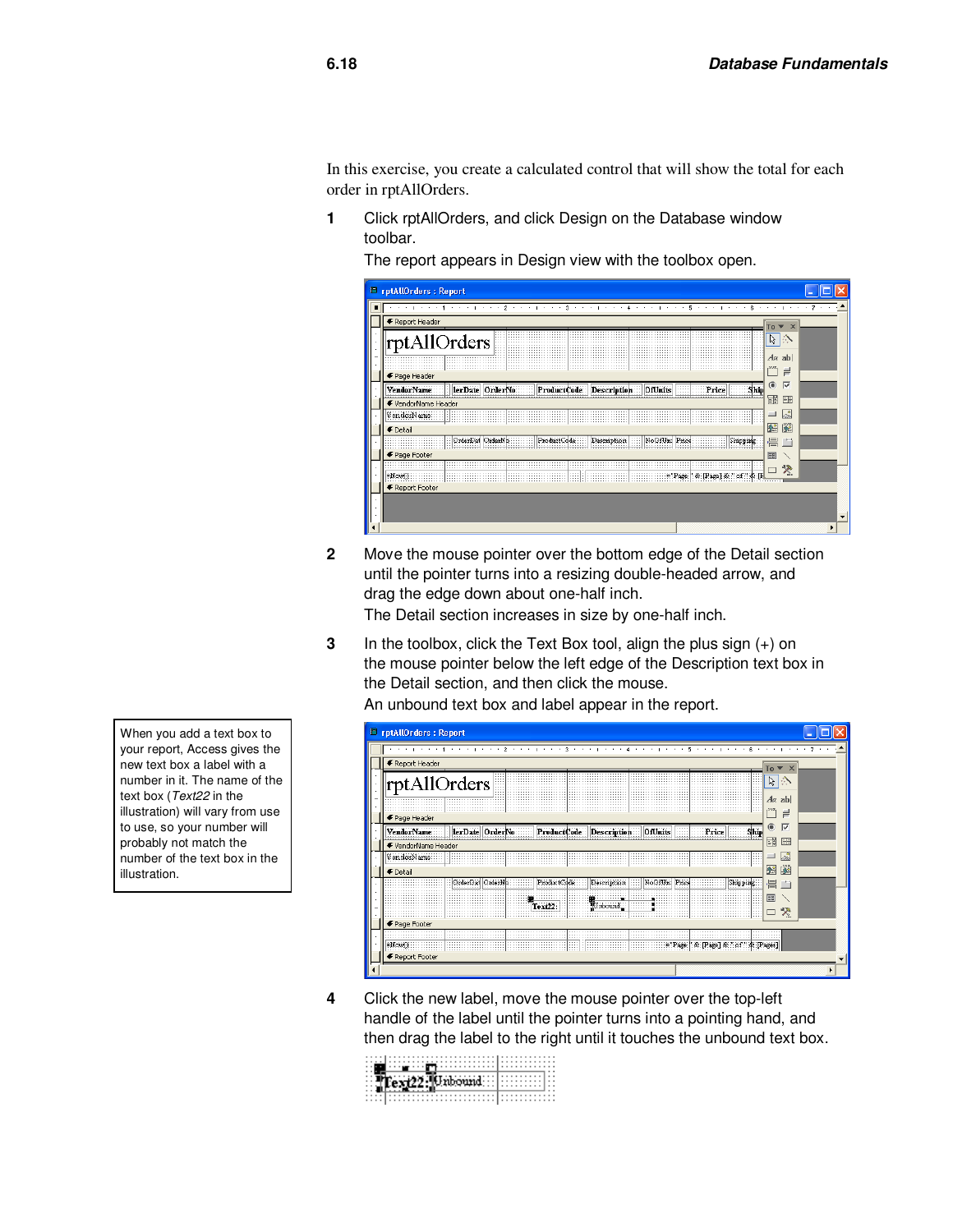- **5** Move the mouse pointer over the center of the label until the pointer turns into an insertion point, click the mouse, delete the existing text, and then type **TOTAL**.
- **6** Click any blank area in the report.
- **7** Double-click the edge of the new text box. The Text Box property sheet appears.
- **8** In the Text Box property sheet, click the Data tab.

| Text Box: Text 22 |      |                                                  |  |     |  |
|-------------------|------|--------------------------------------------------|--|-----|--|
| Text22            |      |                                                  |  |     |  |
| Format            | Data | Event Other                                      |  | All |  |
|                   |      | Control Source 1<br>Input Mask<br>Running Sum No |  |     |  |

- **9** In the Control Source box, type **=[Price]\*[NoOfUnits]+[Shipping]**. This expression multiplies the price of the items ordered by the number of units ordered and adds the shipping cost.
- **10** Click the Format tab.
- **11** Scroll up, if necessary, click in the Format box, click the down arrow that appears, scroll down, and then click Currency. The data in the calculated control text box will be formatted as currency.
- **12** Scroll down, click in the Text Align box, click the down arrow that appears, and then click Left.
	- The data in the calculated control text box will be aligned to the left.
- **13** Click the Close button in the top-right corner of the Text Box property sheet.
	- The Text Box property sheet closes.
- **14** On the Report Design toolbar, click the Save button. Access saves the report.

Remember that Access aligns text data to the left and numbers to the right by default.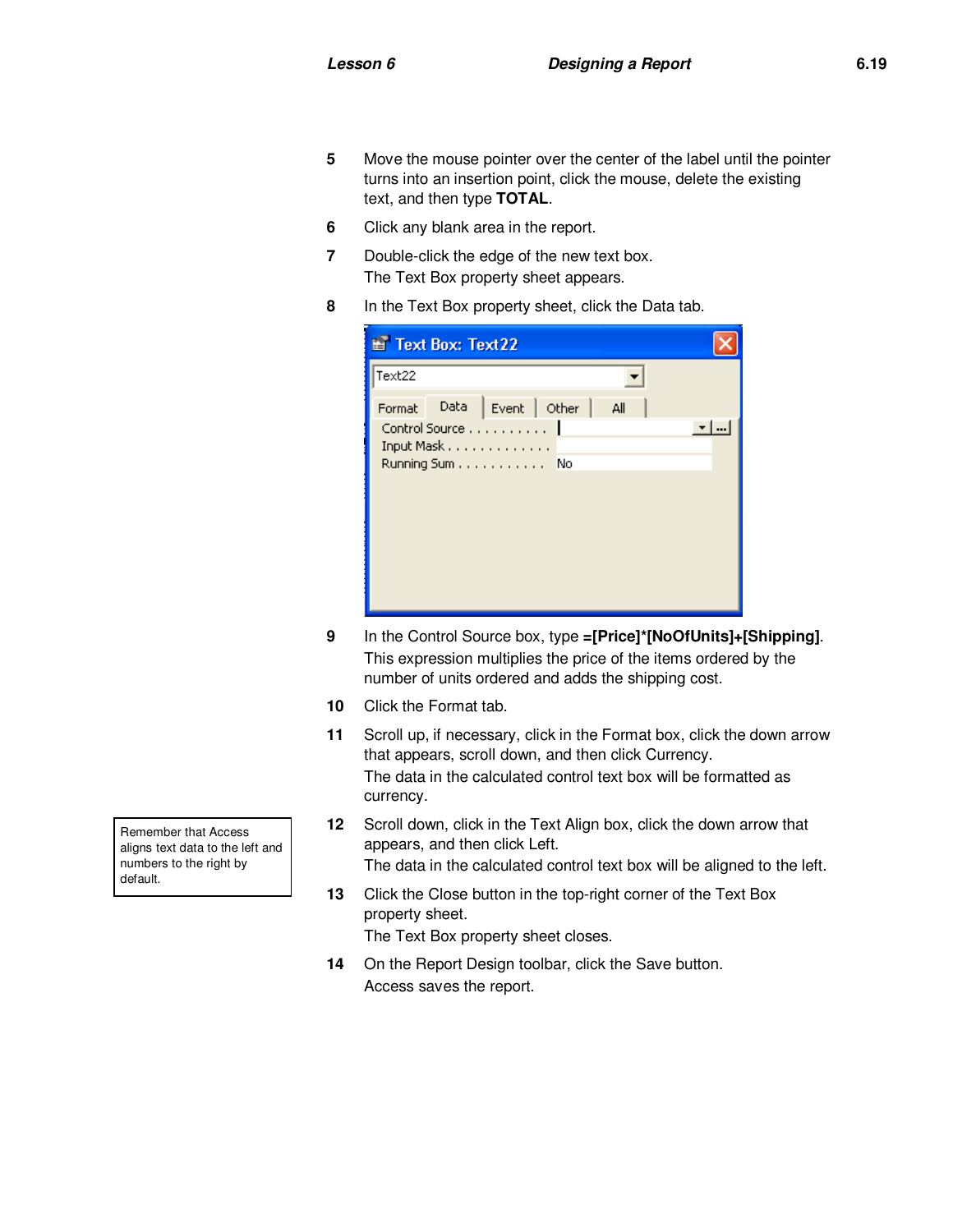**15** On the Report Design toolbar, click the View button. The report appears in Print Preview, with the totals for each order displayed.

| <b>88</b> frmHumanResourcesData                                                                                                                              |                                                                                                                         |  |  |  |  |  |  |
|--------------------------------------------------------------------------------------------------------------------------------------------------------------|-------------------------------------------------------------------------------------------------------------------------|--|--|--|--|--|--|
|                                                                                                                                                              | <b>Employee Information</b><br>(This information is confidential and should be<br>viewed only by authorized personnel.) |  |  |  |  |  |  |
| EmployeeID                                                                                                                                                   | H <sub>101</sub>                                                                                                        |  |  |  |  |  |  |
| DateHired                                                                                                                                                    | 02/25/98                                                                                                                |  |  |  |  |  |  |
| Title                                                                                                                                                        | General Manager                                                                                                         |  |  |  |  |  |  |
| Hours                                                                                                                                                        | 40                                                                                                                      |  |  |  |  |  |  |
| Salary                                                                                                                                                       | \$42,000.00                                                                                                             |  |  |  |  |  |  |
|                                                                                                                                                              |                                                                                                                         |  |  |  |  |  |  |
|                                                                                                                                                              |                                                                                                                         |  |  |  |  |  |  |
|                                                                                                                                                              |                                                                                                                         |  |  |  |  |  |  |
|                                                                                                                                                              |                                                                                                                         |  |  |  |  |  |  |
| $\overline{1}$ $\blacktriangleright$ $\blacktriangleright$ $\blacktriangleright$ $\blacktriangleright$ $\blacktriangleright$ $\parallel$ of 27<br>Record: 14 |                                                                                                                         |  |  |  |  |  |  |

## Previewing and Printing a Report

Now you're ready to perform the function that makes reports most worthwhile: printing them. As with most other database objects in Access, there are two ways to print a report. You can click the Print button on the Report Design or Print Preview toolbar or click Print on the File menu. If you click Print on the File menu, the Print dialog box appears, which offers several options for printing a report. For example, if you wanted to print only one page of a 10-page report, you could do that by using the Print dialog box.

Before you print, you can look at the report in either Layout view or Print Preview. Layout view and Print Preview share the same toolbar, the Print Preview toolbar, because both views are ways to view what the report will look like when it is printed. Remember, Layout view shows only the first page of the report; if you click the Print button while viewing the report in Layout view, Access prints only the first page of the report. In Print Preview, clicking the Print button on the Print Preview toolbar prints the entire report.

Reports are often quite lengthy, depending on how much data is included in the report. In step 15 of the previous exercise, you displayed rptAllOrders in Print Preview.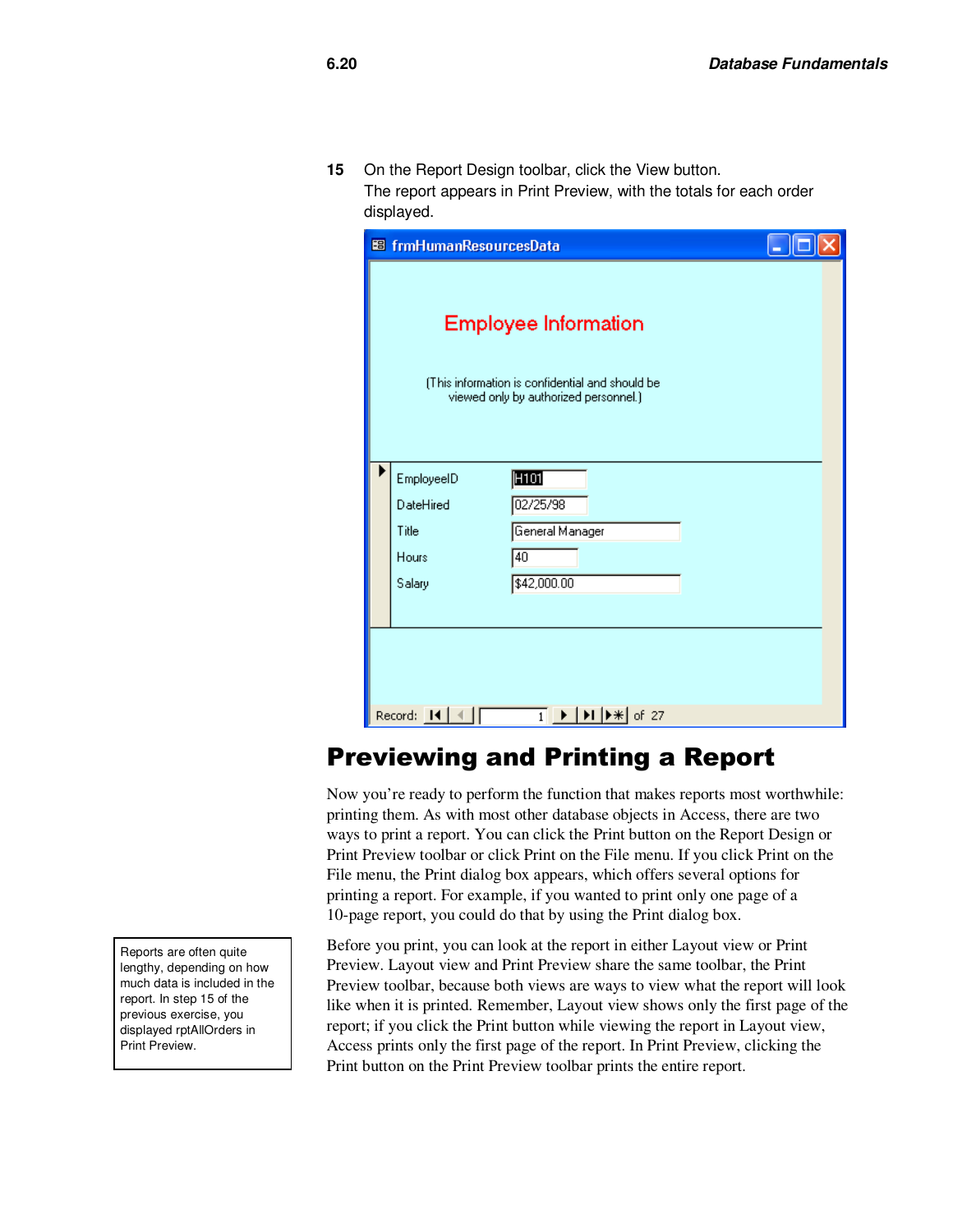In this exercise, you print the first two pages of rptAllOrders.

**1** On the File menu, click Print.

The Print dialog box appears.

| Print                                    |                                                           |  |  |
|------------------------------------------|-----------------------------------------------------------|--|--|
| Printer                                  |                                                           |  |  |
| TI microLaser Pro 600 2014 PS65<br>Name: | Properties<br>$\blacktriangledown$                        |  |  |
| Ready<br>Status:                         |                                                           |  |  |
| TI microLaser Pro 600 2014 PS65<br>Type: |                                                           |  |  |
| Where:<br>$LPT1$ :                       |                                                           |  |  |
| Comment:                                 | $\Box$ Print to File                                      |  |  |
| Print Range                              | Copies                                                    |  |  |
| $G$ All                                  | $1 -$<br>Number of Copies:                                |  |  |
| C Pages From:<br>To:                     |                                                           |  |  |
| $\bigcirc$ Selected Record(s)            | $\overline{\nabla}$ Collate<br>3<br>$\frac{13}{2}$<br>د 2 |  |  |
| Setup                                    | Cancel<br>ОК                                              |  |  |

- **2** In the Print Range section, click the Pages option, type **1** in the From box, press Tab, and then type **2** in the To box.
- **3** Click OK. The Print dialog box closes, and Access prints pages 1 and 2 of the report.
- **4** Click the Close button in the top-right corner of rptAllOrders. The report closes.

## Compacting and Repairing a Database

In Access 2002, the processes to compact and repair a database have been combined. Compacting a database reduces the size of the database by thousands of kilobytes (KB) and stores the data in the database more efficiently. You can compact a database once, or you can instruct Access to compact the database every time you close it.

Occasionally, a database might become damaged and begin to act in strange ways. For example, if the power goes out while you are working with a database, some data in the database might be affected. Every time you compact a database, Access also checks to see if repairs need to be made.

Access detects errors by maintaining an abbreviated list of each record's contents. If Access detects an error during compacting, it tries to repair the data

To print more than one copy of the report, change the number in the Number of Copies box.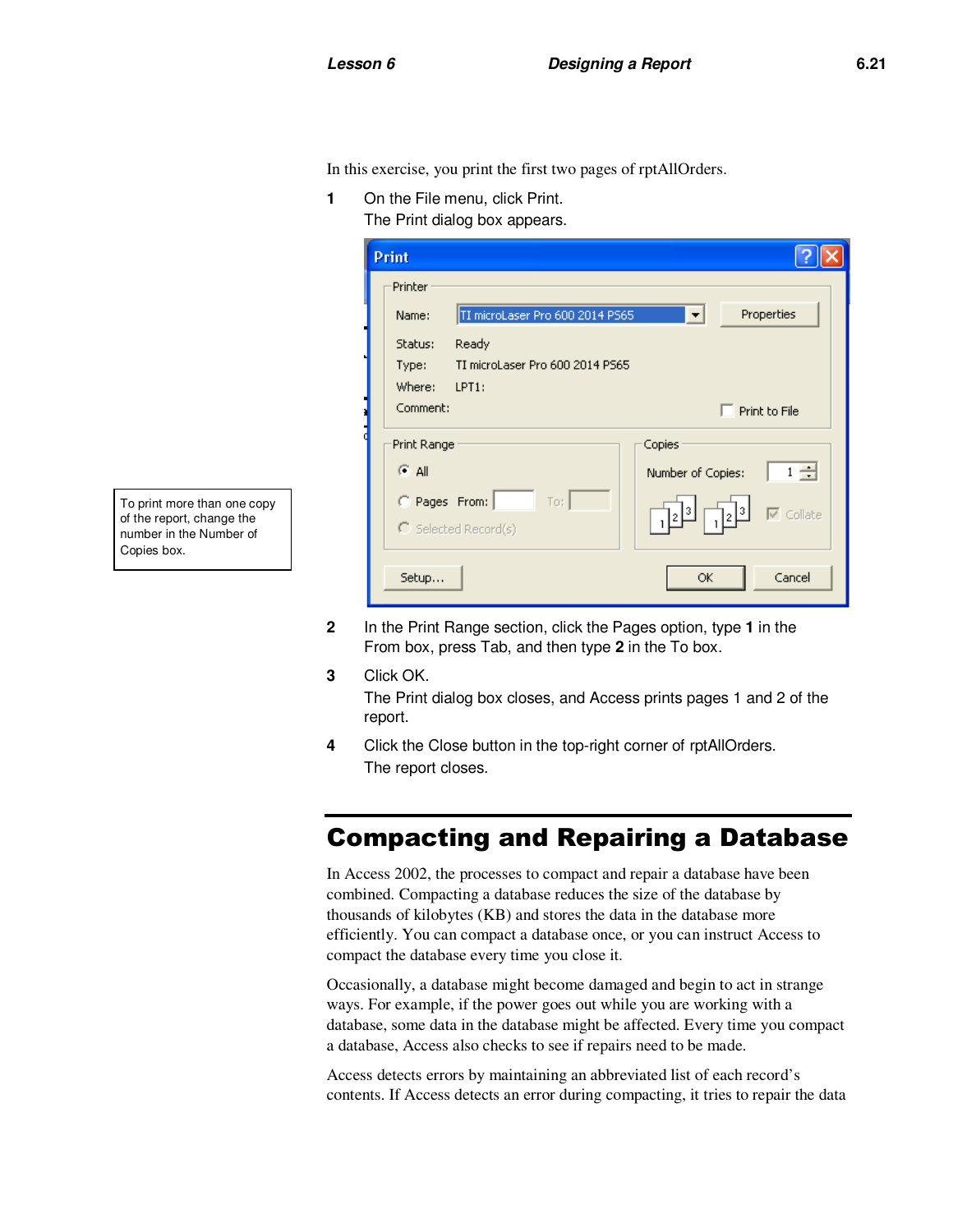errors by changing them to fit the internal record. If the data can't be reconciled with the internal record, Access displays an alert box indicating that an error occurred. If you ever start to have problems with your database and suspect that it might be damaged, you should compact the database to see if the problems can be fixed.

To compact a database:

- **1** If the database is a multi-user database located on a server or shared folder, verify that the database is not open.
- **2** Open the database that you want to compact.
- **3** On the Tools menu, point to Database Utilities, and click Compact and Repair Database.

To instruct Access to compact a database every time you close it (unless another user is using the database):

- **1** Open the database that you want to compact automatically.
- **2** On the Tools menu, click Options.
- **3** In the Options dialog box, click the General tab, select the Compact on Close check box, and then click OK.

#### Lesson Wrap-Up

This lesson covered how to create reports using AutoReport and the Report Wizard, format reports, add report sections, add controls to reports, create calculated controls, preview and print a report, and compact and repair a database.

If you are continuing to another lesson:

■ Click the Close button in the top-right corner of the Database window.

The Database Fundamentals 06 database closes.

If you are not continuing to another lesson:

■ To quit Access for now, click the Close button in the top-right corner of the Access window.

Access and the Database Fundamentals 06 database close.

#### Quick Quiz

- **1** What is the difference between Layout view and Print Preview?
- **2** What are the benefits of compacting a database?
- **3** How do you specify the pages of a report that you want to print?
- **4** What are grouping levels?
- **5** What is the quickest method for creating a report?

To stop the compacting process, press Ctrl+Break or Esc.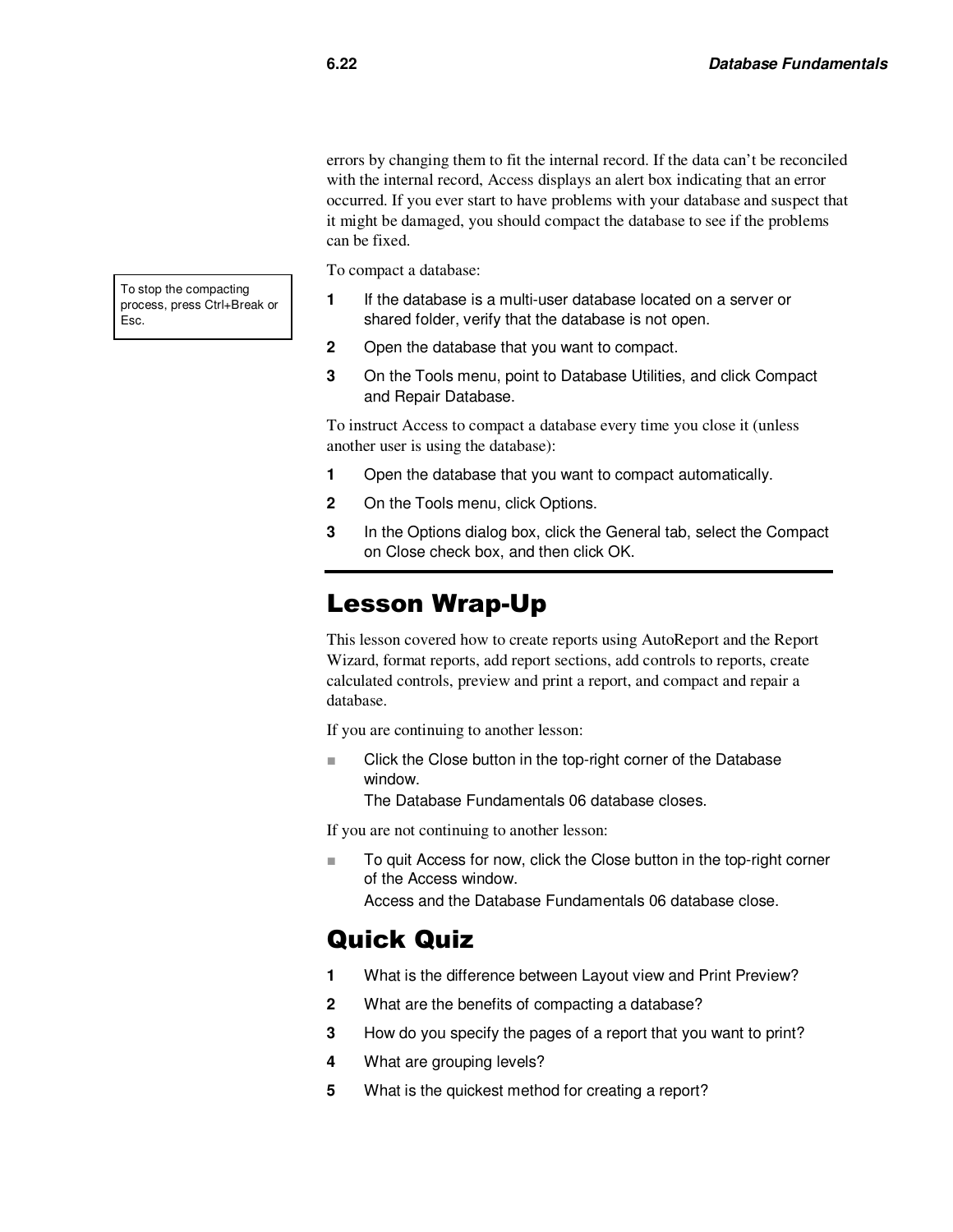- **6** What three sections does a report have by default?
- **7** How do you create a report quickly but with more style and layout options than are available with AutoReport?
- **8** What is a label control?

#### Putting It All Together

**Exercise 1:** Using AutoReport, create a tabular report based on tblHumanResourcesData called rptHumanResourcesData. Change the label in the Report Header section so that it reads *Human Resources Data,* and change the font to be 20 points, red, and italicized. In the Detail section, create a calculated field named *Hourly Wage* that shows the hourly wage for each employee at Adventure Works, assuming each employee works 2000 hours a year. View the report in Print Preview before you close it.

**Exercise 2:** Using the Report Wizard, create a report called rptProducts that includes all the fields in tblProducts. Use VendorID as a grouping level, and sort the report in ascending order by Description. Use the Outline 1 layout and the Soft Gray style for the report. Change the label in the Report Header section of the report to read *Product List by Vendor*, and resize the label to fit the new title, if necessary. In the VendorID Header section, resize the VendorID label so that it is just large enough for the label text, and move the VendorID text box to the left until it touches the VendorID label. Change the text in the VendorID text box to red. View the report in Print Preview, and print it. Save and close the report.

**Exercise 3:** Create a relationship between the tblHumanResourcesData table and the tblEmployee table, using the EmployeeID field as the join field. Using the Report Wizard, create a report called rptEmplByTitle that includes The Title, EmployeeID, and Salary fields from the tblHumanResourcesData table. Include the LastName and the FirstName fields from the tblEmployees table. Use Title as a grouping level, and sort the report in ascending order by EmployeeID. Use the Stepped layout and choose any report format you like. When previewed, the report should show each job title, followed by all of the employees who are assigned that job title. Using employee ID sequence within each title, the report will show the salary and first and last names for each employee. After previewing the table, switch to Design view and format the table so that each Title appears in a larger font, using a color of your choice, to make it stand out more from the detail data.

**Exercise 4:** Open the rptEmplByTitle report in Design view. Click the Sorting and Grouping button on the toolbar. In the dialog box that opens, Make sure the Title field is selected, then click in the Group Footer property box. Click the arrow at the right end of the box, and select Yes. A Title footer will be added to the report. Click the Text box tool in the Toolbox, and click in the Title footer section below the Salary field in the Detail section. Click in the label for the text box and enter **Total Salary**. Click in the text box itself and enter **=Sum([Salary])**. This will sum all salaries in the Detail section for each title in the report. Double-click the edge of the text box, and when the Property